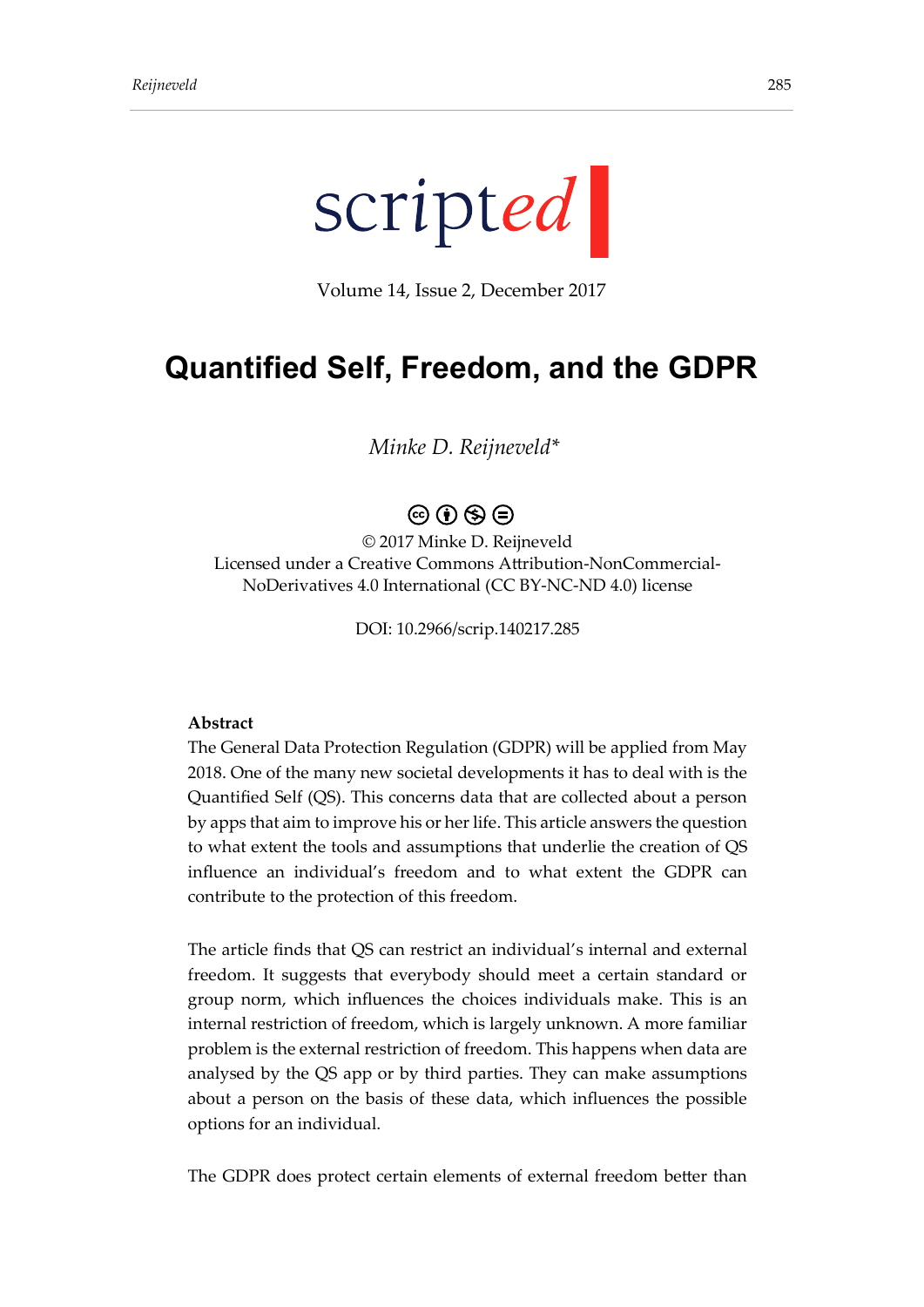the EDPD. This mainly has to do with the rules related to data about health, and more stringent rules in general. The GDPR does not protect the internal aspect of freedom, although the possible risks of this internal restriction can be very serious.

#### **Keywords**

GDPR; privacy; Quantified Self; freedom; autonomy

\* Student Legal Research Master, Law, Utrecht University, Utrecht, the Netherlands, [m.d.reijneveld@uu.nl](mailto:m.d.reijneveld@uu.nl)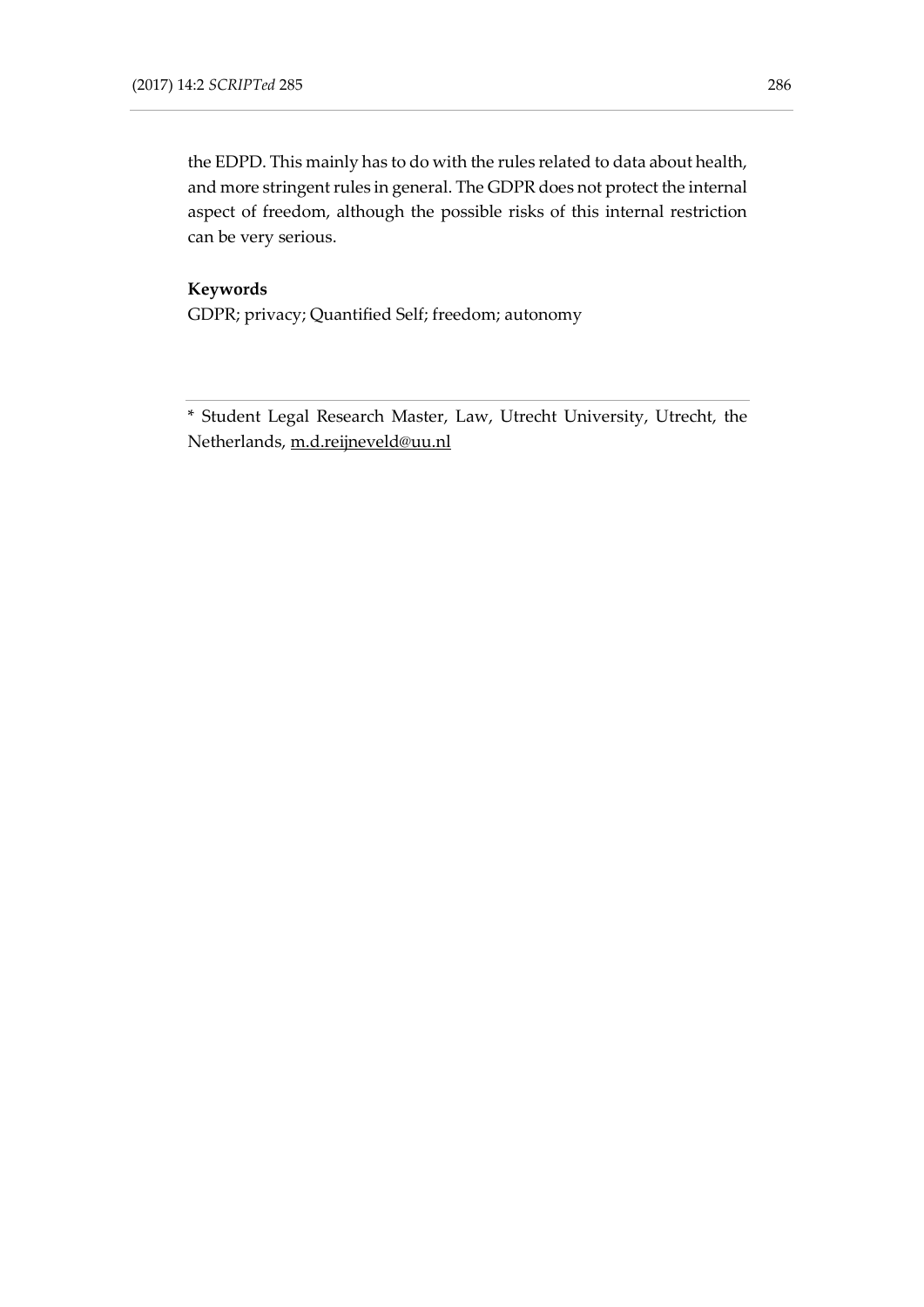# **1 Introduction**

The General Data Protection Regulation (GDPR) is a new European Regulation that will be applied from 2018.<sup>1</sup> The GDPR has to deal with many technologies that have been created since its predecessor, the European Data Protection Directive (EDPD),<sup>2</sup> was created in 1995. The GDPR is "designed to harmonize data privacy laws across Europe, to protect and empower all EU citizens data privacy and to reshape the way organizations across the region approach data privacy." <sup>3</sup> The GDPR will replace the EDPD, once it becomes enforceable.<sup>4</sup> Unlike the EDPD, this regulation will be directly applicable in all Member States. Directives, on the other hand, are addressed at Member States and not legally binding for individuals. The European Parliament and Council have decided on a regulation instead of a directive because they observed that the EDPD has not lead to sufficient harmonisation of data protection laws across Member States.<sup>5</sup> Moreover, the Commission wants to promote a single market without obstacles for the free movement of data, which can be reached by enhanced unification of law.<sup>6</sup> This is explicitly mentioned in recital 10 of the GDPR which states that the "level of protection of rights and freedoms of natural persons […] should be

The author would like to thank her supervisor Dr. M. van der Linden-Smith for all the valuable feedback, support and interesting conversations. Additionally, the author would like to thank the anonymous reviewers for their feedback.

<sup>&</sup>lt;sup>1</sup> Regulation (EU) 2016/679 of the European Parliament and of the Council of 27 April 2016 on the protection of natural persons with regard to the processing of personal data and on the free movement of such data, and repealing Directive 95/46/EC (General Data Protection Regulation) [2016] OJ L 119/1 (hereinafter 'GDPR').

<sup>&</sup>lt;sup>2</sup> Directive 95/46/EC on the protection of individuals with regard to the processing of personal data and on the free movement of such data [1995] OJ L 281 (hereinafter 'EDPD').

<sup>&</sup>lt;sup>3</sup> See "GDPR Portal: Site Overview" available at <http://www.eugdpr.org/> (accessed 5 December 2017).

<sup>4</sup> This will be on 25 May 2018.

<sup>5</sup> GDPR, rec. 7.

<sup>6</sup> *Ibid*., rec. 11.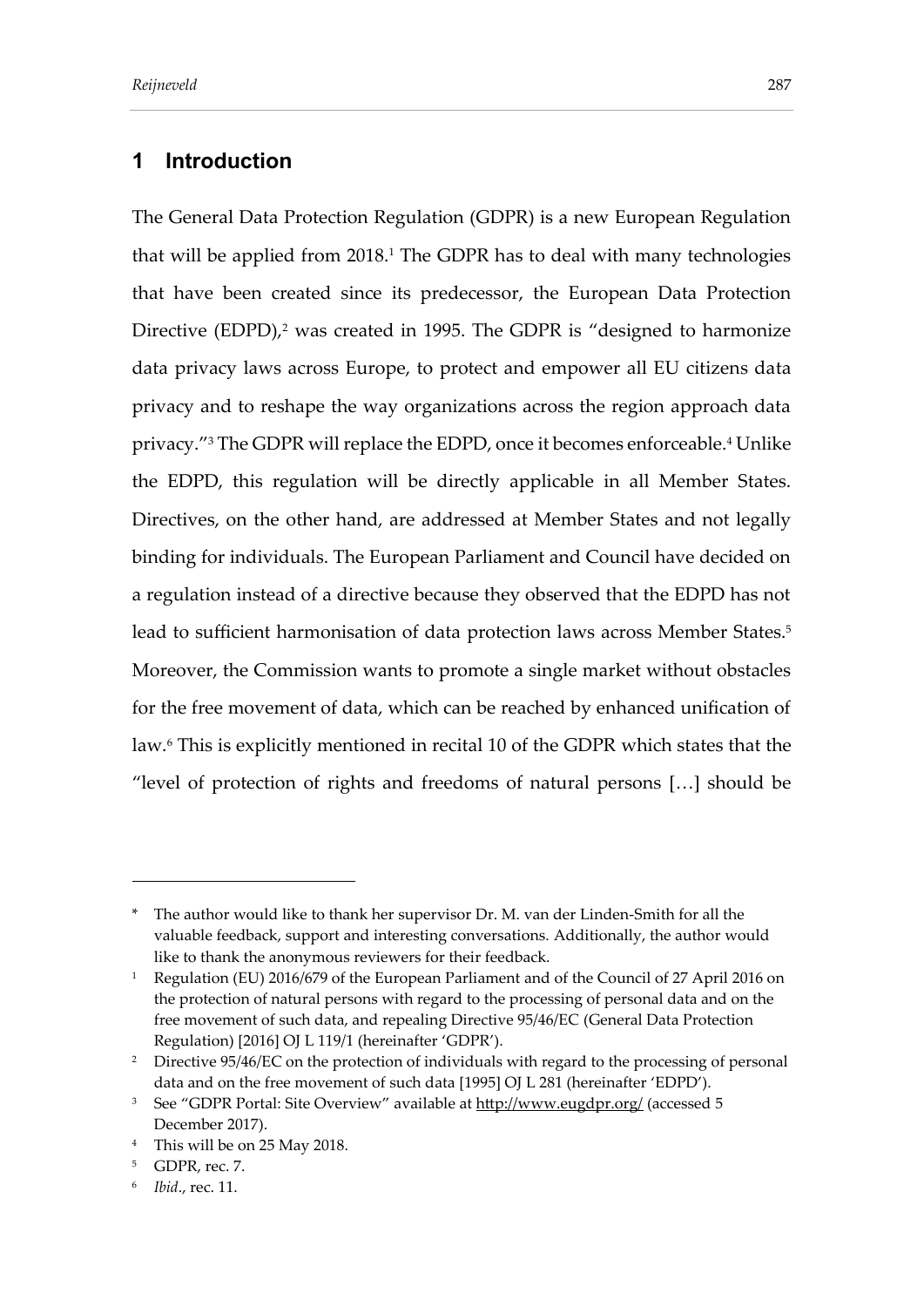equivalent in all Member States." 7

The current EDPD and the future GDPR do not stand on their own, but are part of a legal system of privacy protection that is applicable to all Member States of the European Union. This means there are more rules applicable to privacy protection than the EDPD or GDPR. Privacy is actually one of the oldest human rights in Europe, and is protected by many human rights treaties.<sup>8</sup> As a human right, it is protected in article 8 of the European Convention on Human Rights, which protects the right to private life. Although the European Union is not a party to this convention, and will not become a part of it in the near future,<sup>9</sup> all EU Member States are parties.<sup>10</sup> The same holds true for the Universal Declaration of Human Rights, which protects individuals against arbitrary interferences with their privacy in article 12. Furthermore, the Charter of Fundamental Rights of the European Union recognises the right to privacy in article 7, and a right to data protection in article 8. Moreover, the right to personal data is also recognised in article 16 of the Treaty on the Functioning of the European Union (TFEU).<sup>11</sup> These rights are linked to privacy, and are not discussed separately in this article. Finally, privacy is also protected under article 17 of the International Covenant on Civil and Political Rights.<sup>12</sup> The EDPD was established on top of all these rules in the mid-1990s, to provide a regulatory

<sup>7</sup> *Ibid*., rec. 10.

<sup>8</sup> Francesca Bignami, "Privacy and Law Enforcement in the European Union: The Data Retention Directive" (2007) 8(1) *Chicago Journal of International Law* 233 – 255, p. 233.

<sup>&</sup>lt;sup>9</sup> According to the EU's Treaty of Lisbon, the EU is required to accede the ECHR (Consolidated Version of the Treaty on the Functioning of the European Union (TFEU) [2010] OJ C 83/47 art. 6). However, on 18 December 2014, the Court of Justice issued a negative opinion on the accession of the EU to the ECHR (Opinion 2/13 [2014]).

<sup>10</sup> *Supra* n. 8, pp. 241-242.

<sup>11</sup> TFEU *supra* n. 9, art. 16.

<sup>&</sup>lt;sup>12</sup> International Covenant on Civil and Political Rights Adopted and opened for signature, ratification and accession by General Assembly resolution 2200A (XXI) of 16 December 1966 entry into force 23 March 1976, in accordance with Article 49.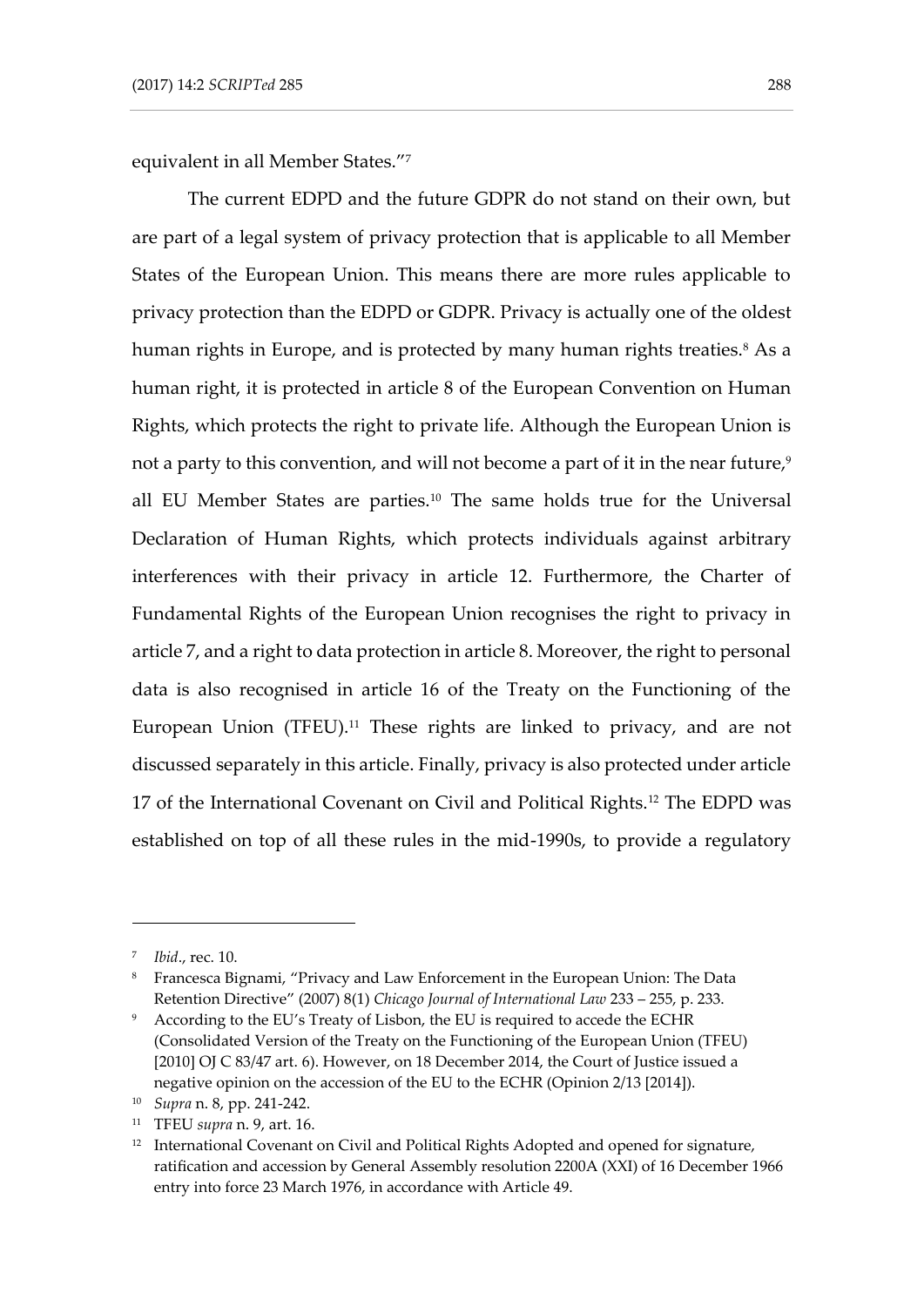framework to guarantee secure and free movement of personal data across the national borders of the EU Member States. The EDPD focuses on the protection of individual rights,<sup>13</sup> and also explicitly refers to the legal framework given in the human rights treaties mentioned above.<sup>14</sup> This is the same for the GDPR, which is based on article 16 of the TFEU.<sup>15</sup> The main aim of the GDPR is "to enhance data protection rights of individuals and to improve business opportunities by facilitating the free flow of personal data in the digital single market." 16

The key principles of data privacy and protection are the same for the EDPD and the GDPR, <sup>17</sup> but many substantive provisions are different in the GDPR. Furthermore, the GDPR is far more extensive than the EDPD. Throughout this article, references to the EDPD and GDPR will be made in order to highlight potential flaws with respect to Quantified Self (QS) and to identify possible advantages of the GDPR. This will show what new challenges QS poses to the EDPD and whether those new challenges are better addressed by the new GDPR.

Since the creation of the EDPD in 1995, many new technological developments have taken place. Think for example about the creation of Google

<sup>&</sup>lt;sup>13</sup> Francesca Bignami, "Transgovernmental Networks vs. Democracy: The Case of the European Information Privacy Network" (2005) 26(565) *The Michigan Journal of International Law* 807-870, pp. 813-819.

<sup>14</sup> EDPD, rec. 10.

<sup>&</sup>lt;sup>15</sup> Gerrit Hornung, "A General Data Protection Regulation for Europe? Light and Shade in the Commission's Draft of 25 January 2012" (2012) 9(1) *SCRIPTed* 64-81.

<sup>&</sup>lt;sup>16</sup> Interinstitutional File 2012/0011 (COD), Presidency to the Council, 11 June 2015, 9565/15, Proposal for a Regulation of the European Parliament and of the Council on the protection of individuals with regard to the processing of personal data and on the free movement of such data (General Data Protection Regulation) - Preparation of a general approach.

<sup>&</sup>lt;sup>17</sup> See "GDPR Key Changes" available at <http://www.eugdpr.org/key-changes.html> (accessed 5 December 2017).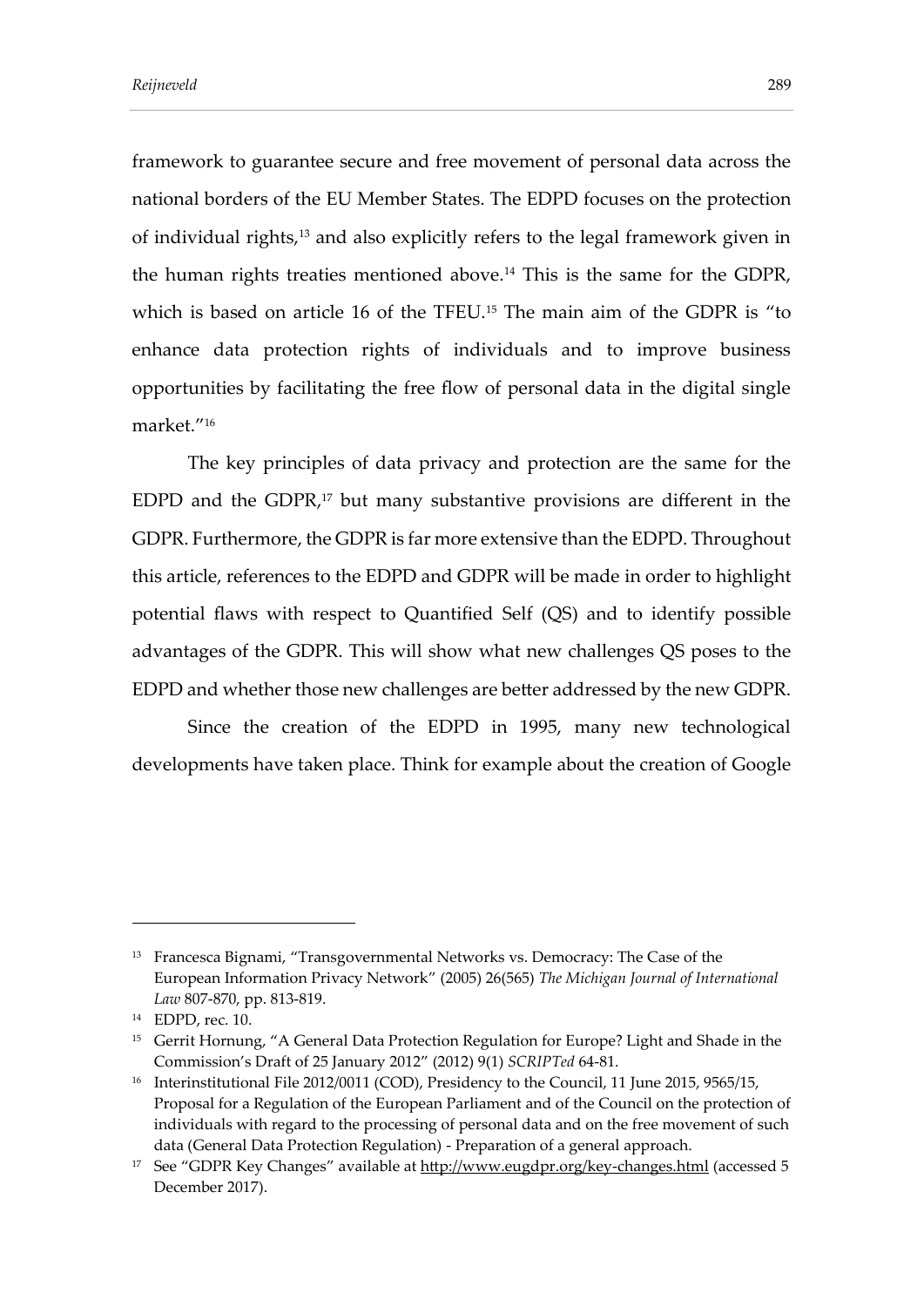$(1998)$ ,<sup>18</sup> and Facebook  $(2004)$ ,<sup>19</sup> and the invention of Wi-Fi  $(1999)$ .<sup>20</sup> One of the societal trends that has come up with the creation of new technologies is QS, on which this article focuses. This is interesting because there is a tension between the GDPR and QS. The GDPR is about protecting privacy by "imposing constraints on collection and dissemination of personally identifiable information", $21$  while QS is generally about collecting and analysing as much personal data about an individual as possible. These two very different goals seem inherently conflicting. Not much has been written yet about the GDPR in connection with  $QS<sub>2</sub><sup>22</sup>$  and especially not about the link with freedom. This article aims to contribute to the debate by distinguishing between internal and external freedom, and analysing whether and how these are protected by the GDPR. Section three will go into more detail concerning the definitions of privacy, autonomy and freedom.

First, the term 'Quantified Self' (QS) is explored further. Then, in section three, the meaning of freedom, autonomy and privacy are discussed. Section four discusses the elements of the GDPR that are of specific importance for QS. Section five discusses how QS affects freedom and whether or not the GDPR can help to protect that freedom. Finally, section six concludes that the GDPR has some positive influences on the parts of QS that affect our freedom. However, this is

<sup>&</sup>lt;sup>18</sup> Google was founded on 4 September 1998 by Larry Page and Sergey Brin.

 $19$  Facebook was launched on 4 February 2004 by Mark Zuckerberg and Eduardo Saverin.

<sup>&</sup>lt;sup>20</sup> In 1999, six companies together created the Wireless Ethernet Compatibility Alliance. They decided to call their body Wi-Fi, and thus Wi-Fi was created in 1999. For more information, see: The Economist, "A brief history of Wi-Fi" (2004) *The Economist, Technology Quarterly Q2,*  available at <http://www.economist.com/node/2724397> (accessed 5 December 2017).

<sup>&</sup>lt;sup>21</sup> Dominik Leibenger, Frederik Möllers, Anna Petrlic, Ronald Petrlic and Christoph Sorge, "Privacy Challenges in the Quantified Self Movement – An EU Perspective" (2016) 4 *Proceedings on Privacy Enhancing Technologies* 315-334.

<sup>22</sup> *Ibid*.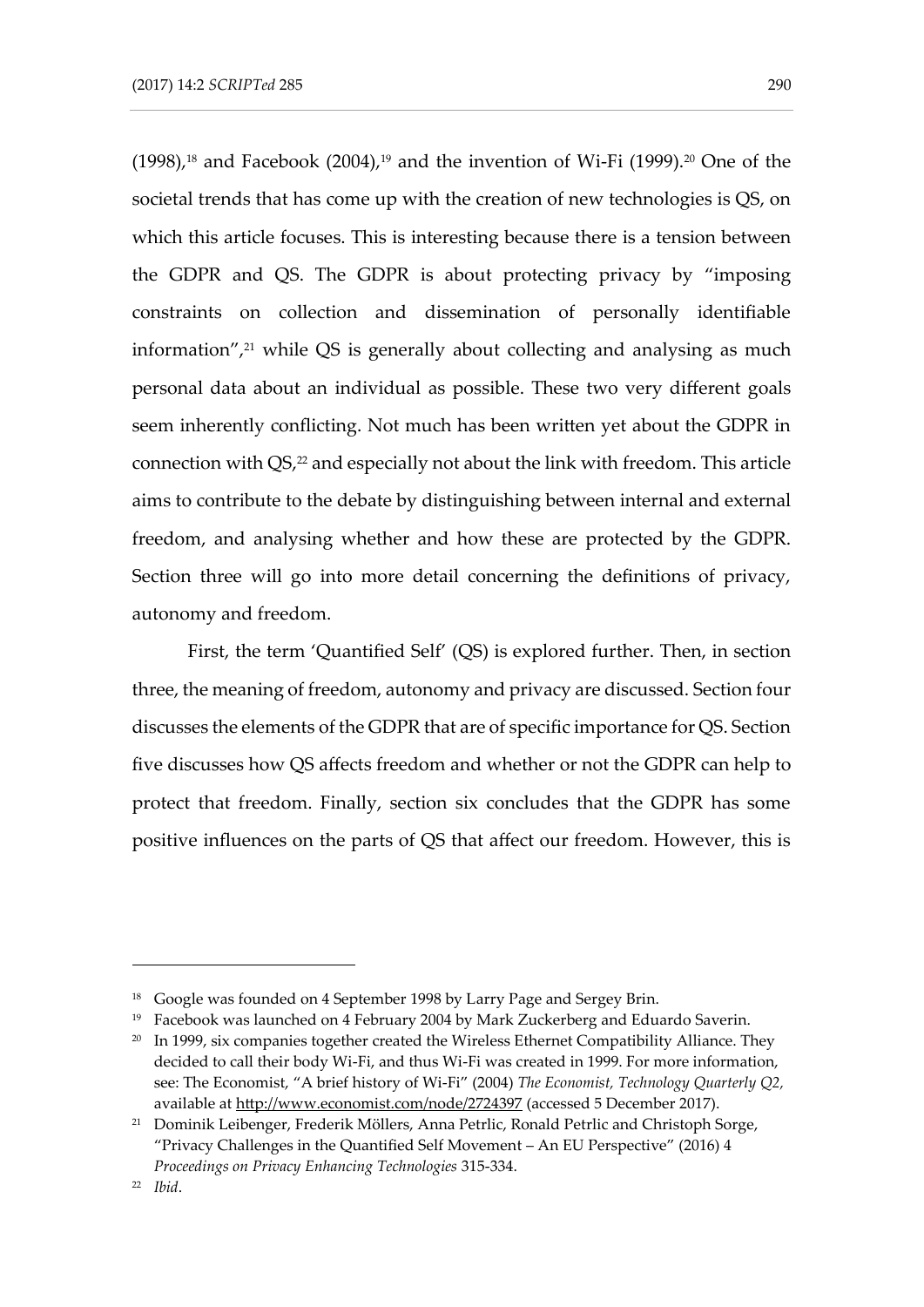limited to external freedom. The GDPR does not appear to touch upon internal freedom.

# **2 Quantified Self**

Quantified Self as an often-used term to describe a societal movement, was introduced in 2007 by Kelly and Wolf.<sup>23</sup> They define QS as "self-knowledge through numbers".<sup>24</sup> Self-tracking, life logging, and QS are synonyms. These terms refer to "the practice of gathering data about oneself on a regular basis and then recording and analysing the data to produce statistics and other data".<sup>25</sup> Normally, the use of QS is aimed at improving a lifestyle (such as achieving a very healthy lifestyle) or achieving a certain goal (e.g. running a marathon or losing a certain amount of weight).<sup>26</sup> QS as a movement is about increasing individual freedom by improving certain aspects of life.

QS can be related to *the situation* in which people record data about themselves.<sup>27</sup> It can also concern *the individual* that is engaged in the self-tracking of any information.<sup>28</sup> Moreover, it can concern *the data* that are collected by persons about themselves. These data have an important role in the formation of

<sup>23</sup> Gary Wolf, "What is the Quantified Self?" [2011] available at <http://quantifiedself.com/2011/03/what-is-the-quantified-self/> (accessed 5 December 2017). The Quantified Self Company provides users a community and it organises amongst other things meetings, conferences, forums, web content, and a guide.

<sup>&</sup>lt;sup>24</sup> See "Quantified Self: self knowledge through numbers" available at [http://quantifiedself.com](http://quantifiedself.com/) (accessed 5 December 2017).

<sup>25</sup> Deborah Lupton, "Understanding the Human Machine" (2013) 32(4) *IEEE Technology and Society Magazine* 25-30, p. 25.

<sup>&</sup>lt;sup>26</sup> Mario Ballano Barcena, Candid Wueest, and Hon Lau, "How Safe is Your Quantified Self?" (2014) *Technical Report Symantec* 1-38.

<sup>&</sup>lt;sup>27</sup> Margreet Riphagen et al., "Learning Tomorrow: Visualising Student and Staff's Daily Activities and Reflect on it" (2013) *ICERI 2013 conference proceedings*, p. 1.

<sup>28</sup> Melanie Swan, "The Quantified Self: Fundamental Disruption in Big Data Science and Biological Discovery" (2013) 1(2) *Big Data* 85-99, p. 85.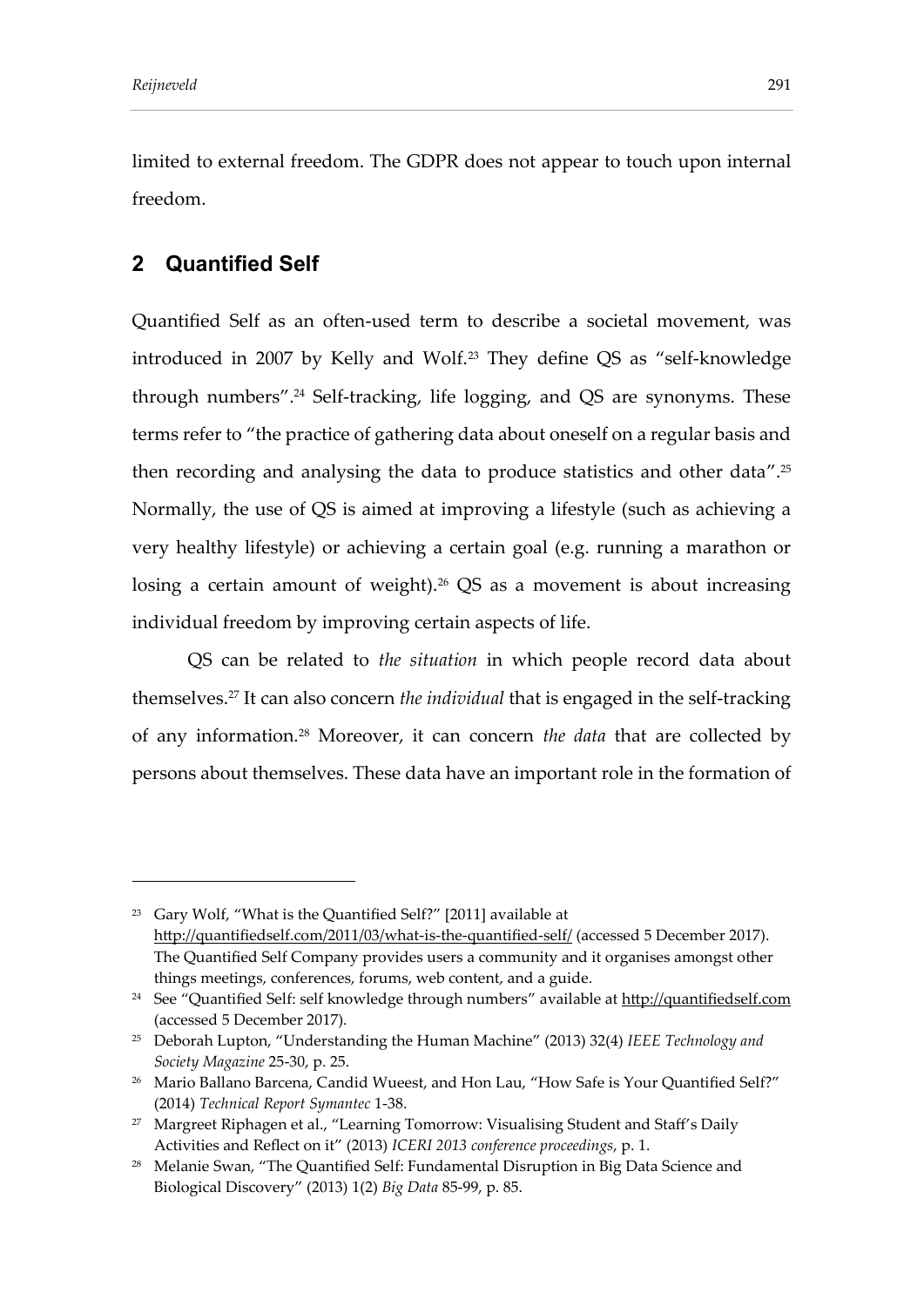knowledge about oneself.<sup>29</sup> The focus of this article is on the technologies that are used in the context of the QS movement. Most of these are related to self-tracking. QS is seen as the umbrella concept that includes different technologies. For this article, I will only use QS as referring to *the data* that people collect about themselves by using applications that help to improve his or her life. QS is the overlapping term and includes the use of many technologies.

The data in a QS-device can either be collected automatically or must be fed by the user. Automatic collection is done for example by a footstep-tracker, that counts and collects every step you take, whereas when you keep track of your diet, you have to manually enter what you eat. QS uses various methods to 'quantify' a person's approach to life, health, mood, locations, personal goals (such as sport) and more.<sup>30</sup> More precisely, it can be used for the self-tracking of "any kind of biological, physical, behavioral, or environmental information".<sup>31</sup> Both the automatic collection and the manual data entry usually happen by devices such as smartphones, because they can track a person's movements, pulse or (running) speed, and are always at hand.<sup>32</sup> Popular apps are for example MoodPanda,<sup>33</sup> RunKeeper,<sup>34</sup> and Lose It.<sup>35</sup>

The idea that persons collect data about themselves is not new. The notion of a societal QS movement can be seen rather as a new set of terminology (QS, self-tracking, etc.) for a habit that has been common for a long time: tracking and

<sup>29</sup> Minna Ruckenstein and Mika Pantzar, "Beyond the Quantified Self: Thematic Exploration of a Dataistic Paradigm" (2015) 19(3) N*ew Media & Society* 1-18, p. 3.

<sup>30</sup> *Supra* n. 27, p. 2.

<sup>31</sup> *Supra* n. 28, p. 85.

<sup>32</sup> *Supra* n. 27, p. 3.

<sup>33</sup> See "track your mood & get anonymous support" available at [http://moodpanda.com](http://moodpanda.com/) (accessed 5 December 2017).

<sup>&</sup>lt;sup>34</sup> See "Everyone. Every run" available at <https://runkeeper.com/index> (accessed 5 December 2017).

<sup>&</sup>lt;sup>35</sup> See "Weight loss that fits" available at: <https://www.loseit.com/> (accessed 5 December 2017).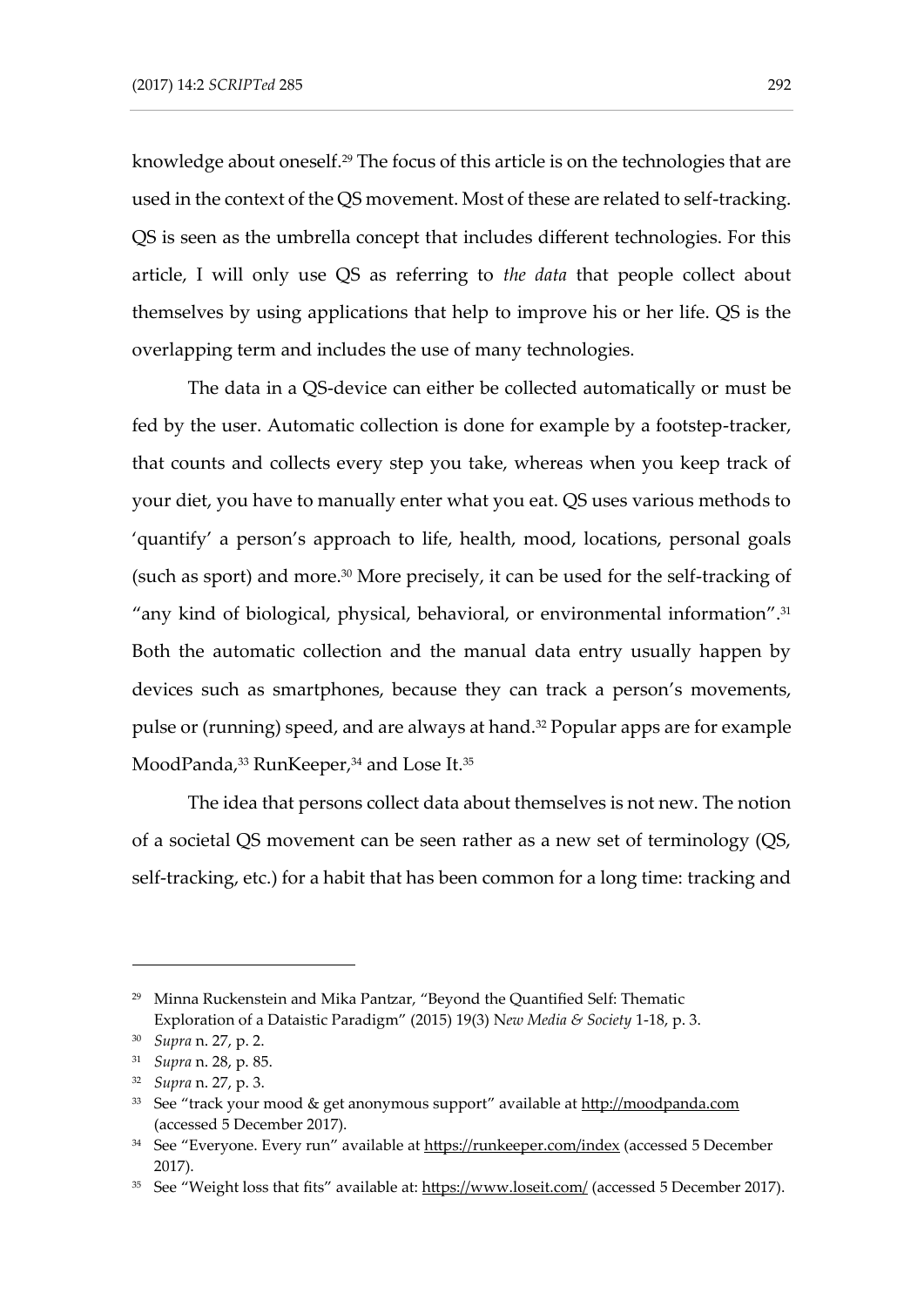collecting information about oneself.<sup>36</sup> However, there are various differences between the collection of this information in the past and the present. Recently, personal data are collected digitally, and stored online in large databases, which give room for many changes to the method of collection. First of all, the quantity of the collected data is possibly unlimited when data are available online, which is not the case for data that only exist in the real world (e.g. in a diary). This makes it much easier to collect large volumes of data from many individuals. Furthermore, data that are available online can be shared and multiplied easily, whereas real or physical data normally has only one owner. Thirdly, online databases can be combined into an unlimited database with very detailed knowledge about individuals. Finally, there may be apps on a smartphone or smart watch that collect all of the data that they are able to collect. All these new elements come together in an example concerning the app Strava.<sup>37</sup> Strava can be used to record running and cycling training sessions, to share these with your friends. Imagine you use this to trace your running speed. Strava shows you your running speed per segment, your pulse, your average speed, the amount of calories you have burnt, your route on a map, the time you have been active and everything else that is relevant about your run. Moreover, Strava shows how well you did in comparison to other users, your friends, people of the same gender, all runners on a specific segment in a specific time frame (a day, year, ever) and whether you have run a personal record or not.<sup>38</sup> This is a great deal of information. Strava even markets this on its website: "[Strava] compiles all performance data that you can imagine". <sup>39</sup> Once you have uploaded your

<sup>36</sup> *Supra* n. 28, p. 85; *supra* n. 29, p. 2.

<sup>&</sup>lt;sup>37</sup> See "Strava" available at <https://www.strava.com/> (accessed 5 December 2017).

<sup>38</sup> See for an overview of all possibilities of Strava: "Features" available at <https://www.strava.com/features> (accessed 5 December 2017).

<sup>39</sup> *Ibid.*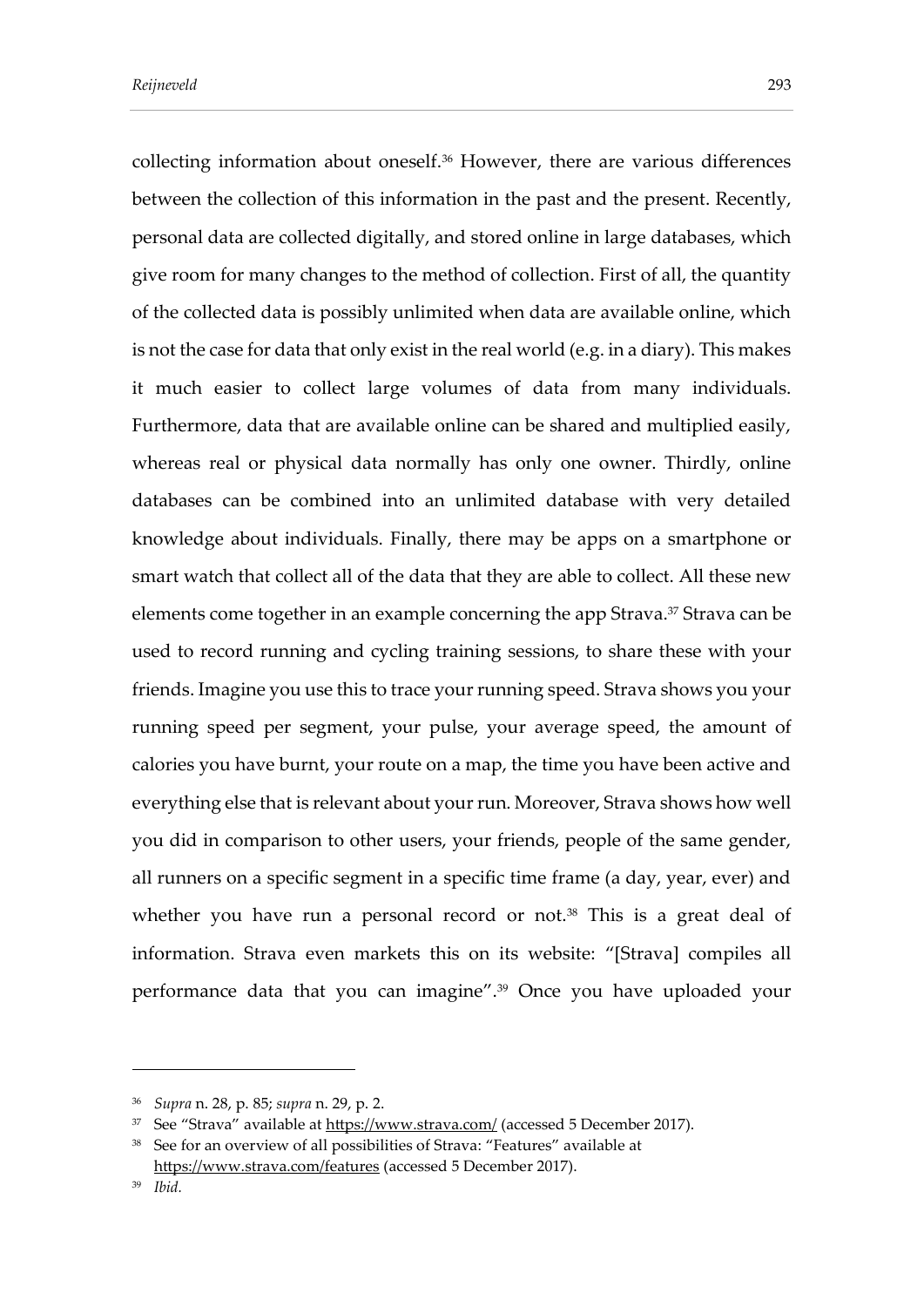running activity on Strava, your contacts can react to it, give you kudo's for it, or share their own training sessions with you. Finally, Strava uses the data about your running habits to create a map of exercise routes, which are sold to individual members.<sup>40</sup>

# **3 Freedom, Autonomy, and Privacy**

Every society needs rules that help to protect the individual's freedom.<sup>41</sup> The GDPR is the newest addition to the legal framework described in section one. Before we can assess whether or not the GDPR affects the influence of QS on an individual's freedom, it is important to see what we are talking about when we discuss privacy, freedom and autonomy. I discuss these three notions because they are interrelated. In fact, they may be seen as different aspects of the overarching concept of *human dignity.* This dignity is based on the idea that every human being has a right to be valued and respected. Moreover, it means that every individual is free to decide who he or she wants to be and "to pursue one's rights, claims, or interests in daily life so that one can fully realize talents, ambitions, or abilities as one would like." <sup>42</sup> Here, we can already see that freedom is part of human dignity since it is about the chances for an individual "to be *free* to develop his own personality to the fullest".<sup>43</sup> The freedom mentioned in the GDPR should thus be seen as a reference to human dignity, or a combination of freedom, autonomy and privacy. As is shown later in this article, QS can reduce an individual's freedom, autonomy and privacy.

<sup>40</sup> See Mike Wehner, "Strava Begins Selling Our Data Points, and No, You Can't Opt-out" [2014] *engadget,* available at [https://www.engadget.com/2014/05/23/strava-begins-selling](https://www.engadget.com/2014/05/23/strava-begins-selling-your-data-points-in-the-hopes-of-creating/)[your-data-points-in-the-hopes-of-creating/](https://www.engadget.com/2014/05/23/strava-begins-selling-your-data-points-in-the-hopes-of-creating/) (accessed 5 December 2017).

<sup>41</sup> Alan Westin, *Privacy and Freedom* (London: The Bodley Head, 1967) p. 23.

<sup>&</sup>lt;sup>42</sup> Edward Eberle, "Human Dignity, Privacy, and Personality in German and American Constitutional Law" (1997) 4 *Utah Law Review* 963-1056, p. 964.

<sup>43</sup> *Ibid,* p. 965. This is also very clearly a Kantian idea.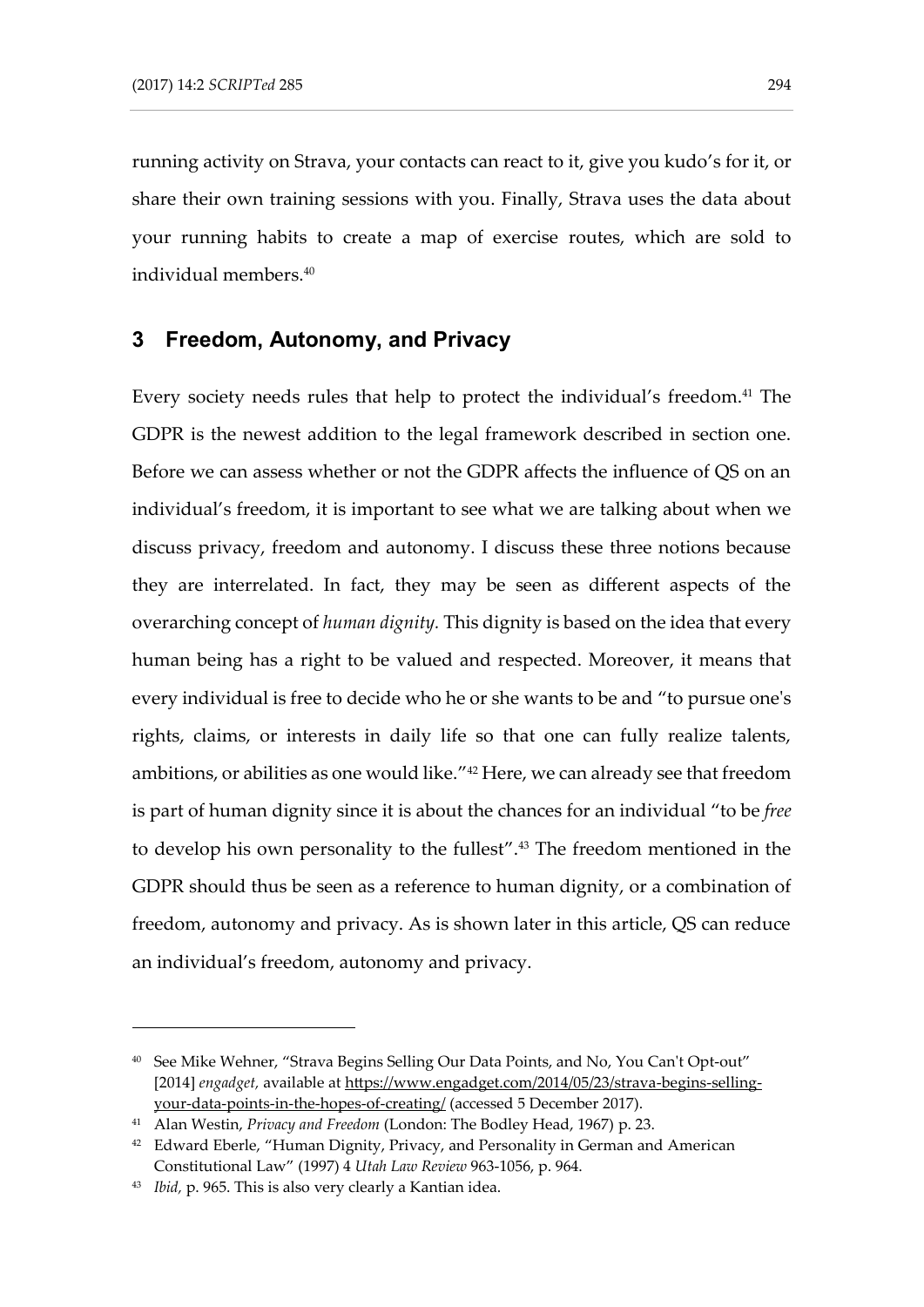*Privacy* is a difficult concept, without one clear meaning.<sup>44</sup> It expresses the idea that every individual should be able to decide who they allow to come into their private sphere. This private sphere exists of different levels: from your head, to your body, house, electronic devices, etc. Informational privacy is the idea that an individual has the right to decide who knows what about him or her. This is important because knowledge about a person implies a certain amount of power over that person. It is thus related to the idea that an individual can "claim […] to determine when, how, and to what extent information is communicated to others".<sup>45</sup> *Autonomy* means setting "your own laws".<sup>46</sup> *Freedom* is the ability to do as one wants to do. According to Kant, every individual has freedom to act.<sup>47</sup> Of course, there may be certain limits to an individual's freedom. Think for example of laws: some things are forbidden and thus people are not free to act, or they will, at least, be punished when they do act. Some philosophers, such as Steiner, also argue that people are limited in their freedom when their actions are forced by "physical means or by moral laws".<sup>48</sup> Steiner claims that a man cannot "call his actions his own, seeing that he is driven to them by a force other than himself".<sup>49</sup> The European ideas on freedom are based to a large extent on Kant's philosophy. According to Kant, freedom and autonomy are linked. Kant even understands freedom as autonomy. He does not understand freedom as being free from interference by others, but as following laws created and laid down by

<sup>44</sup> Daniel Solove, *Understanding Privacy* (Cambridge: Harvard University Press, 2008) p. 1.

<sup>45</sup> *Supra* n. 41, p. 7.

<sup>&</sup>lt;sup>46</sup> Auto (αὐτο) means self and nomos (νόμος) means law.

<sup>&</sup>lt;sup>47</sup> Paul Guyer (ed), *The Cambridge Companion to Kant and Modern Philosophy* (Cambridge: Cambridge University Press, 2006) p. 345.

<sup>48</sup> Rudolf Steiner, *The Philosophy of Freedom,* (Rudolf Hoernlé tr, Susses: Rudolf Steiner Press, 1916) p. 40.

<sup>49</sup> *Ibid*.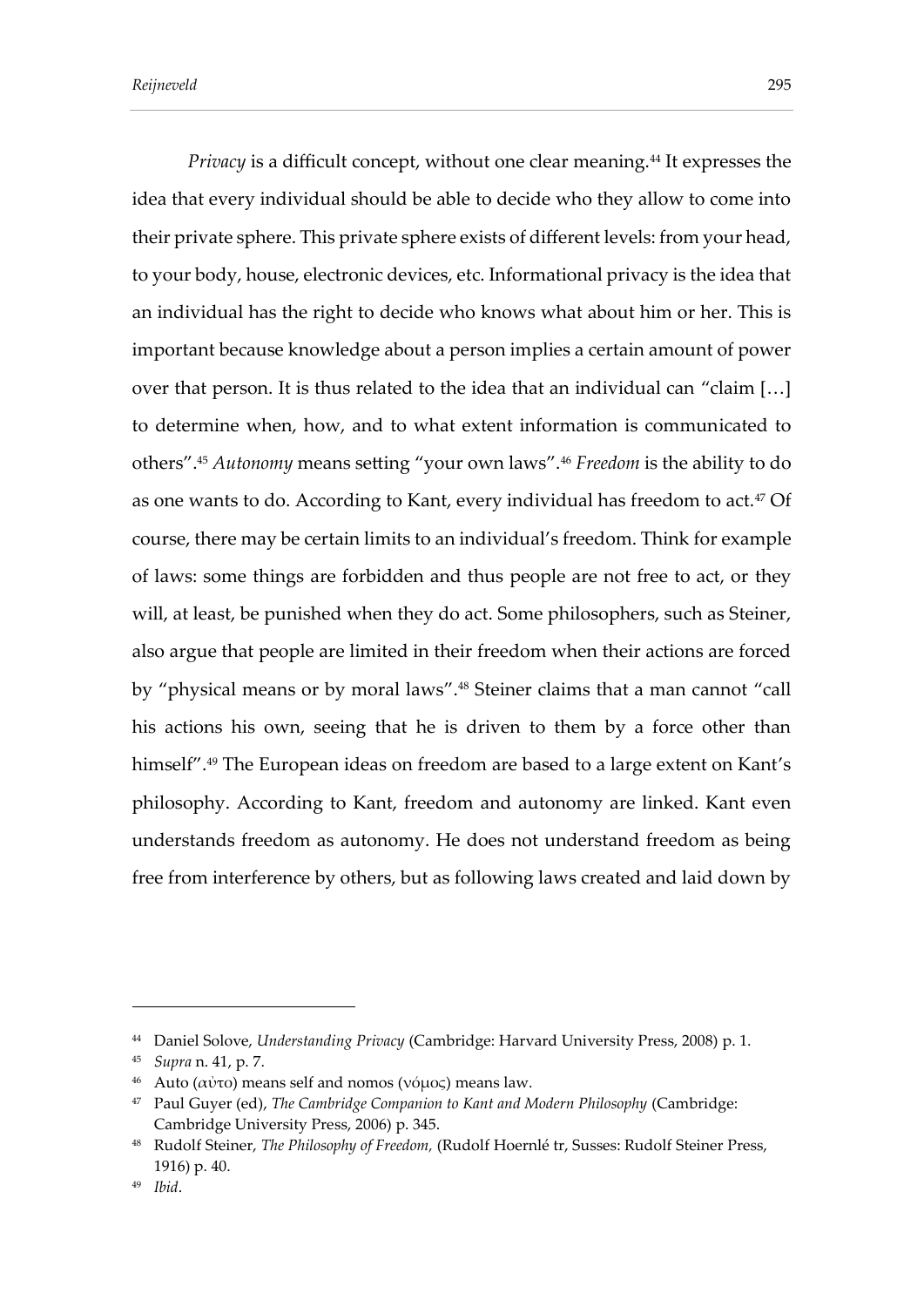oneself.<sup>50</sup> However, this does not mean an individual can do anything that he or she wants to do. Just as laws can limit an individual's freedom, Kant says it is necessary that a person reflects on his or her desires, and, if necessary, acts opposite to them. He explains: "that choice which can be determined by pure reason is called free choice. [...] Human choice, however, is a choice that can indeed be affected but not determined by impulses, […] but can still be determined to actions by pure will." <sup>51</sup> Kant concludes that freedom is the availability to answer the question "what I ought to do". When the answer to this question is found, an individual acts freely and autonomously. Kant sees this as autonomy, because then individuals are truly able to see themselves.<sup>52</sup> To know how one ought to live, every individual should evaluate his or her motivations for action. This evaluation happens with the application of the *categorical imperative* to an action.<sup>53</sup> This categorical imperative consists of three elements: "act only according to that maxim whereby you can at the same time will that it should become a universal law";<sup>54</sup> "act in such a way that you treat humanity, whether in your own person or in the person of any other, never merely as a means to an end, but always at the same time as an end";<sup>55</sup> "act [in such a way] that your will can regard itself at the same time as making universal law through its maxims".<sup>56</sup> This last element of the categorical imperative implies that autonomy is necessary to act in freedom, according to Kant. To give an example:

<sup>50</sup> Robert Johnson and Adam Cureton, "Kant's Moral Philosophy" [2016] *Stanford Encyclopedia of Philosophy,* available at https://plato.stanford.edu/entries/kant-moral/ (accessed 5 December 2017).

<sup>51</sup> Immanuel Kant, *Groundwork of the Metaphysics of Morals* (Thomas Abbott tr, London: Longmans, Green and co, 1895) at 6:214.

<sup>52</sup> Immanuel Kant, *Kritik der Praktischen Vernunft* (Riga: Hartknoch, 1788) ch 1.

<sup>53</sup> *Supra* n. 51.

<sup>54</sup> *Ibid.*, at 4:421.

<sup>55</sup> *Ibid.*, at 4:429.

<sup>56</sup> *Ibid.*, at 4:431.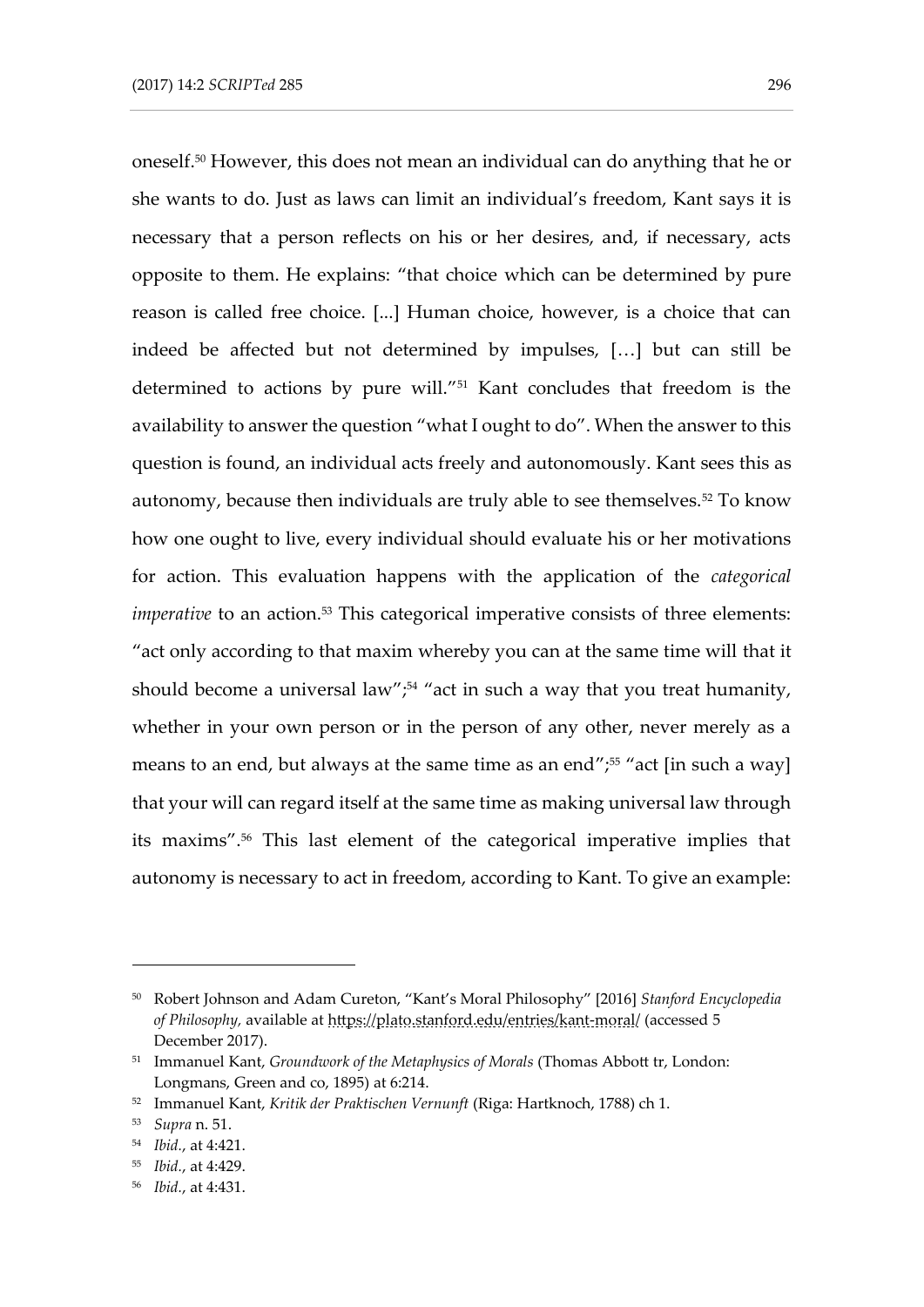Kant basically states that every individual should act according to the rules that he or she would wish all other people to follow as well, even though this might not be the most pleasant choice to make. Now imagine that I want to lie to someone, to benefit from it. My maxim (rule to follow) would then be: it is permissible to lie to people when you benefit from it. However, if this was a universal rule, it would not make sense, because if everyone can always lie, then what is the truth? Accordingly, this maxim cannot be a universal rule, and therefore I should not lie.

Kant therefore clearly links freedom with autonomy. As well as freedom and autonomy, freedom and privacy are also linked to each other. Westin described that "each individual is continually engaged in a personal adjustment process in which he balances the desire for privacy with the desire for disclosure and communication".<sup>57</sup> In line with this, Solove states that privacy is "an essential issue for freedom".<sup>58</sup> Thus, the decision to share or not share information with persons enhances an individual's freedom.

Now we know what the scope and meaning of the central notions in this article are. All of these elements refer back to the overlapping notion of human dignity. The next parts discuss how QS can negatively influence freedom and therefore interfere with your life. The term 'freedom' is used, but this refers to both freedom and autonomy, and is closely linked to privacy. Later in the article, a distinction is made between external and internal freedom. This will be explained further in section 5. However, first it is time to have a more detailed look at the GDPR.

<sup>57</sup> *Supra* n. 41*,* p. 7.

<sup>58</sup> *Supra* n. 44, p. 2.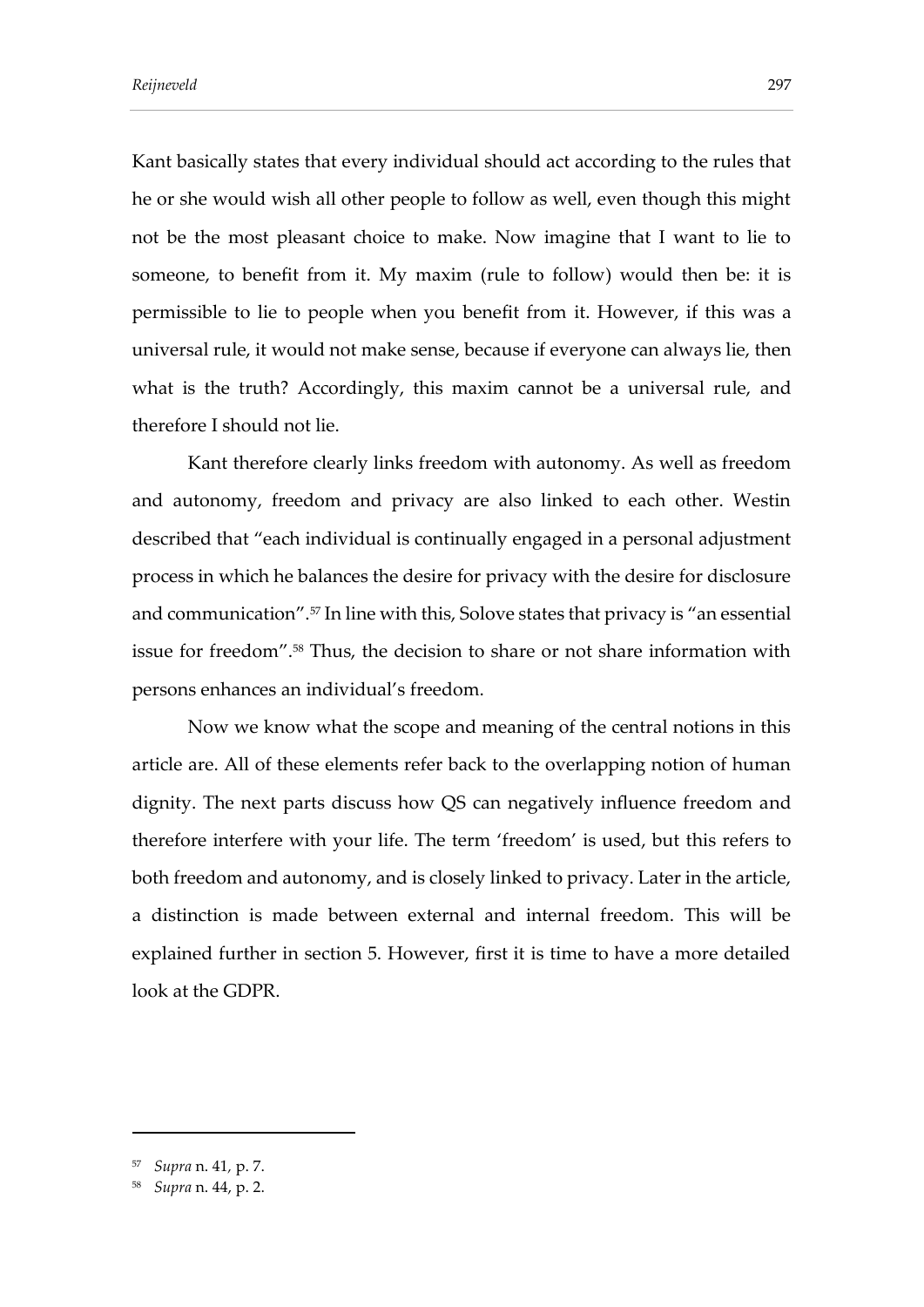# **4 The GDPR and QS**

The GDPR regulates the "protection of natural persons with regard to the processing of personal data and rules relating to the free movement of personal data".<sup>59</sup> Personal data refers to any information "relating to an identified or identifiable natural person". A person is identifiable when he or she can be identified directly or indirectly.<sup>60</sup> This implies that the GDPR is applicable to most QS tools, since these apps combine different data such as physical factors, location, and economic or social identity, which are all mentioned as identifiers in the GDPR.<sup>61</sup> Moreover, to use the apps that collect data that create a person's QS, users usually have to be logged in to the app platform (although, of course, there can be exceptions to this). This  $log-in$  can also be an identifier.<sup>62</sup>

The GDPR applies to the processing of personal data, $63$  but there are some exceptions to its applicability. One of these is the processing of personal data "by a natural person in the course of a purely personal or household activity".<sup>64</sup> This does not mean that the GDPR is not applicable to QS, since the processing normally does not take place by a natural person, but by the company providing the QS-tool. Therefore, the GDPR is applicable in the situation of QS.

Relevant for QS is article 3 of the GDPR, which states that it is not important whether or not the actual processing takes place in the Union, when its context is "the context of the activities of an establishment of a controller or a

<sup>59</sup> GDPR, art. 1(1).

<sup>60</sup> *Ibid*., art. 4(1).

<sup>61</sup> *Ibid*.

<sup>62</sup> *Ibid*., rec. 26.

<sup>63</sup> *Ibid*., art. 2(1).

<sup>64</sup> *Ibid*., art. 2(2)(c).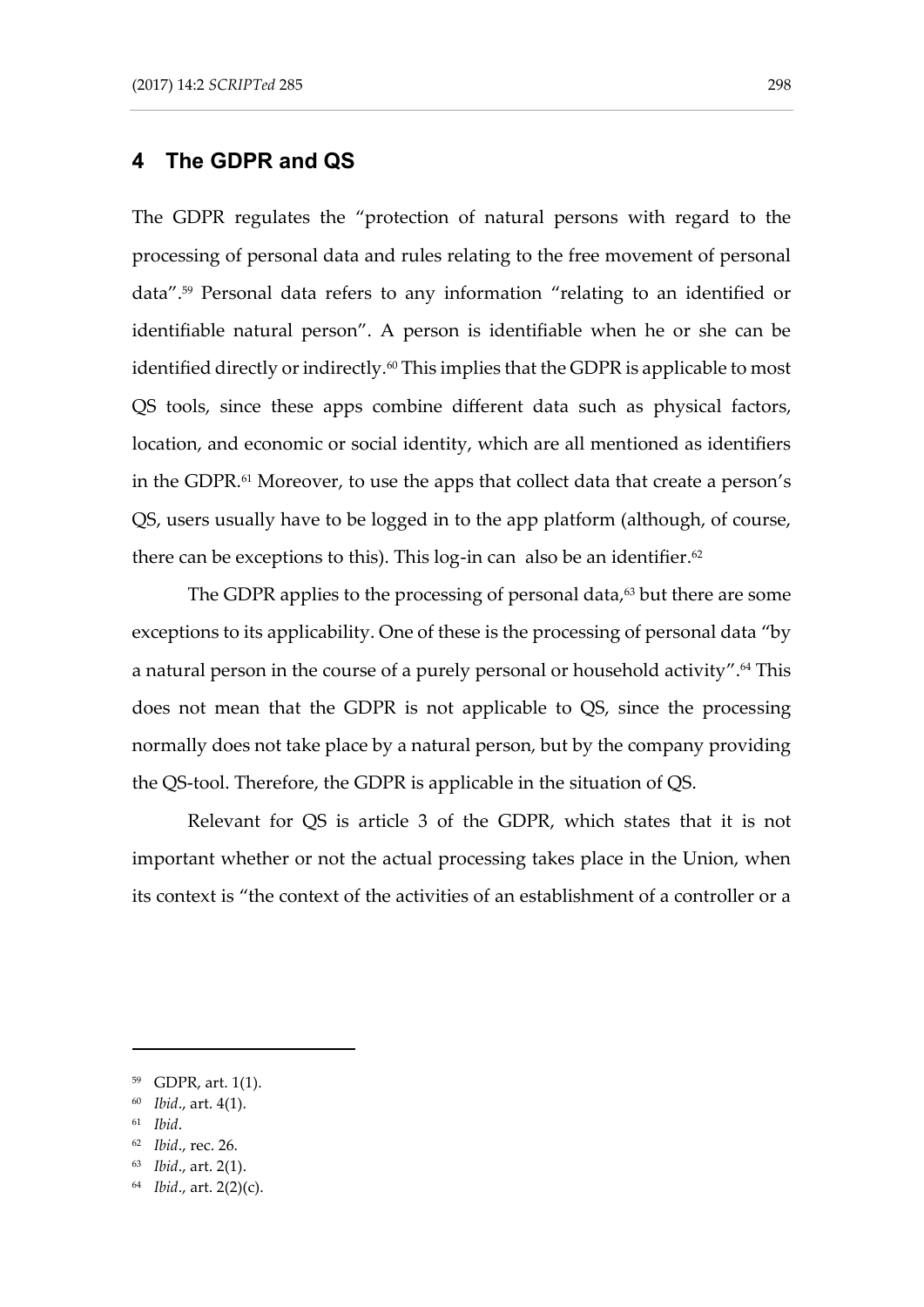processor in the Union".<sup>65</sup> This means that the GDPR is also applicable to QStools that are created in third countries and used by European citizens.

Another important element of the GDPR is that the processing of personal data is only allowed if a number of conditions are met.<sup>66</sup> Article 6 gives, among others, the following conditions: the data subject gives his or her consent to the processing; it is necessary for "the performance of a contract to which the data subject is party" or it is necessary for "purposes of the legitimite interests pursued by the controller".<sup>67</sup> Compared with the EDPD, there is a small difference, since the current EDPD asks for *unambiguous consent,*<sup>68</sup> whereas the GDPR asks for *consent.<sup>69</sup>* Although this might seem to imply that the GDPR will be less strict regarding consent, this is absolutely not true. Actually, the definition of consent is tightened and its role is strengthened in the GDPR.<sup>70</sup> In the article regarding definitions, consent is described as: "'any freely given, specific, informed and *unambiguous* indication of the data subject's wishes by which he or she, by a statement or by a clear affirmative action, signifies agreement to the processing of personal data relating to him or her." <sup>71</sup> In recital 32 it is explained even further: the consent should be given by a clear affirmative act, it should be freely given, specific, informed and unambiguous. In addition, there are limitations set: silence, pre-ticked boxes or inactivity do not constitute consent.<sup>72</sup>

<sup>65</sup> Ibid., art. 3(1).

<sup>66</sup> *Supra* n. 21, p. 318.

<sup>67</sup> GDPR, art. 6.

<sup>68</sup> EDPD, art. 7.

<sup>69</sup> GDPR, art. 6.

<sup>70</sup> Claudia Quelle, "Not Just User Control in the General Data Protection Regulation. On Controller Responsibility and How to Evaluate Its Suitability to Achieve Fundamental Rights Protection", in Anja Lehmann, Dianne Whitehouse, Simone Fischer Hübner, Lothar Fritsch and Charles Raab (eds) *Privacy and Identity Management. Facing up to Next Steps* (IFIP Summer School 2016, Berlin: Heidelberg, 2017) p. 4.

<sup>71</sup> GDPR, art. 4(11).

<sup>72</sup> See: GDPR, Recital 32.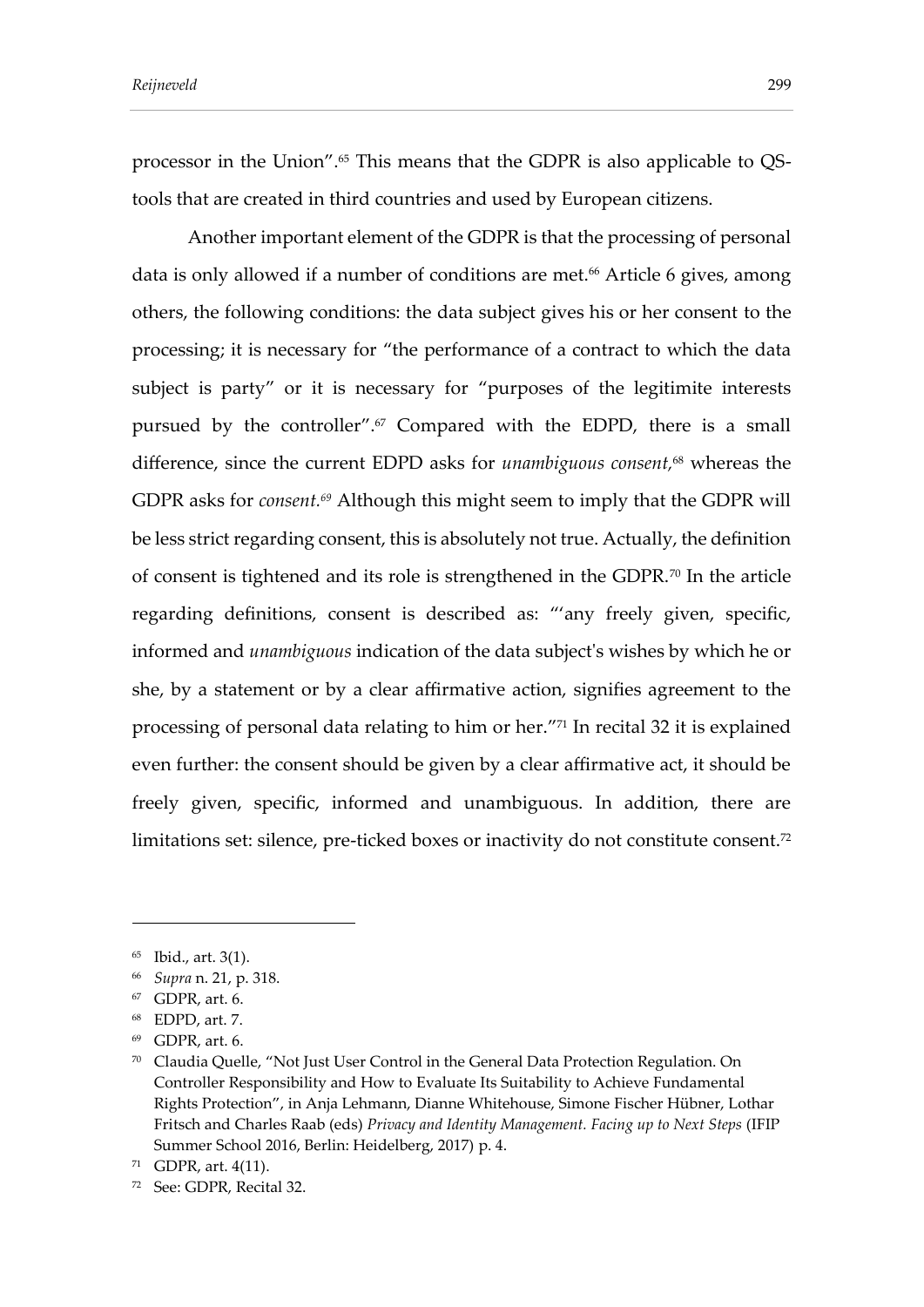Thus, according to the GDPR, consent must be unambiguous and given either "through a statement or a clearly affirmative action".<sup>73</sup> This is stricter than the rules regarding consent in the EDPD. The EDPD requires that consent must be given unambiguously and freely, but the GDPR adds to this 'freely given' that "[w]hen assessing whether consent is freely given, utmost account shall be taken of whether, inter alia, the performance of a contract, including the provision of a service, is conditional on consent to the processing of personal data that is not necessary for the performance of that contract." <sup>74</sup> Recital 43 adds that there cannot be freely given consent if the situation is a "take it or leave it"-one.<sup>75</sup> Furthermore, since unambiguously is no longer part of the article related to consent, but of the definition of consent, every rule that falls under the GDPR also requires unambiguous consent.<sup>76</sup> Finally, the GDPR adds more categories for which explicit consent is required.<sup>77</sup> However, health was already included in the EDPD.

Two elements of the GDPR may cause problems for QS-tools. Firstly, there are two problems related to the 'consent' that is asked for in the GDPR. The first is related to the prohibition concerning the processing of "data concerning health".<sup>78</sup> Data concerning health are any "personal data related to the physical or mental health of a natural person, including the provision of health care services, which reveal information about his or her health status".<sup>79</sup> Recital 35 gives a very broad explanations of data concerning health, that includes "data

<sup>73</sup> *Supra* n. 70, p. 4.

<sup>74</sup> GDPR, art. 7(4).

<sup>75</sup> GDPR, Recital 43; *supra* n. 70, p. 4.

<sup>&</sup>lt;sup>76</sup> For example the ePrivacy Directive does not require unambiguous consent at the moment, because the EDPD does not define consent as unambiguously in its definition of consent.

<sup>77</sup> See: GDPR, art. 8.

<sup>&</sup>lt;sup>78</sup> See: *Ibid.*, art. 9, with exceptions in  $9(2)(a)$  and  $9(2)(e)$ .

<sup>79</sup> *Ibid.*, art. 4(15).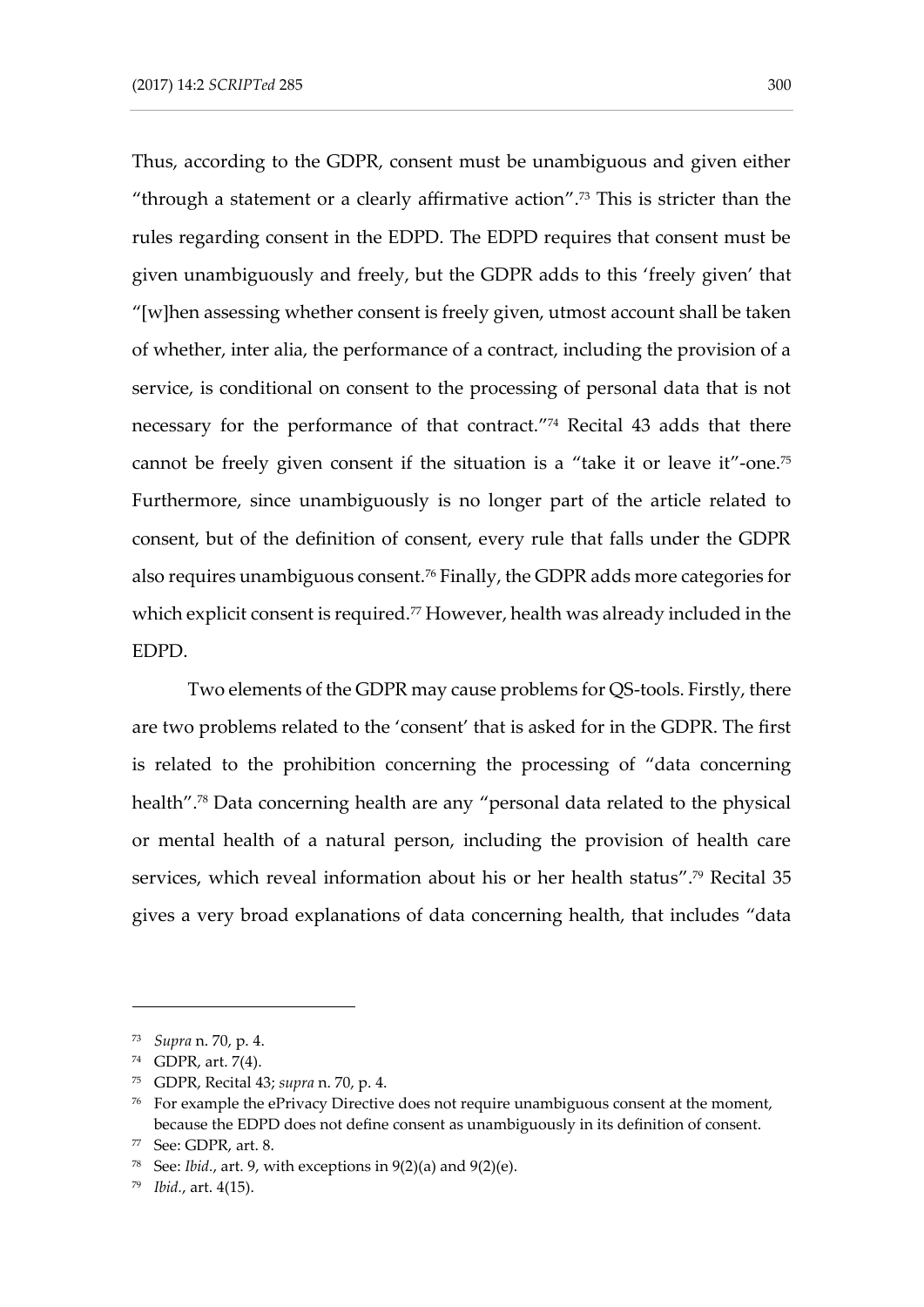pertaining to the health status of a data subject which reveal information relating to the […] physical or mental heatlh status of the data subject".

Because of the specific nature of (most) QS-tools, that do collect these types of data related to health, this can be problematic. As in the example of Strava, where data about the pulse and physiological state of individuals are shared. Although there is a basic prohibition of the processing of data related to health, there are some exceptions. These are similar in the GDPR and the EDPD.<sup>80</sup> One of these is when the individual concerned gives his or her "explicit consent" for the processing of these data.<sup>81</sup> In fact, it is likely that this exception is applicable to any QS-application. <sup>82</sup> QS-users do consciously choose to download and use certain apps. Although there can be trouble with the acceptance of general conditions (the issue of consent is discussed further in section 5), QS servers should just ask for this explicit consent and then they act in accordance with the GDPR. Another problem related to consent seems more difficult to overcome. Most QS-tools collect data that are not only related to the individual user, but also to other users. This element will be discussed in greater detail in section 5 as well, but for now it is enough to know that data are used to compare the achievements of different users with each other.<sup>83</sup> Therefore, it might be the case that specific data of an individual is shared with other persons. It is questionable whether users have given consent for this specific use of their personal data.<sup>84</sup>

Secondly, another problem with QS and the GDPR is related to the fact that data collected in a QS-application, cannot be used for other purposes. The GDPR requires that personal data is collected for specific, explicit, and legitimate

<sup>84</sup> *Ibid.* 

<sup>80</sup> *Supra* n. 21, p. 318.

<sup>81</sup> GDPR, art. 9(2)(a).

<sup>82</sup> *Supra* n. 21, p. 318.

<sup>83</sup> *Ibid.,* p. 317.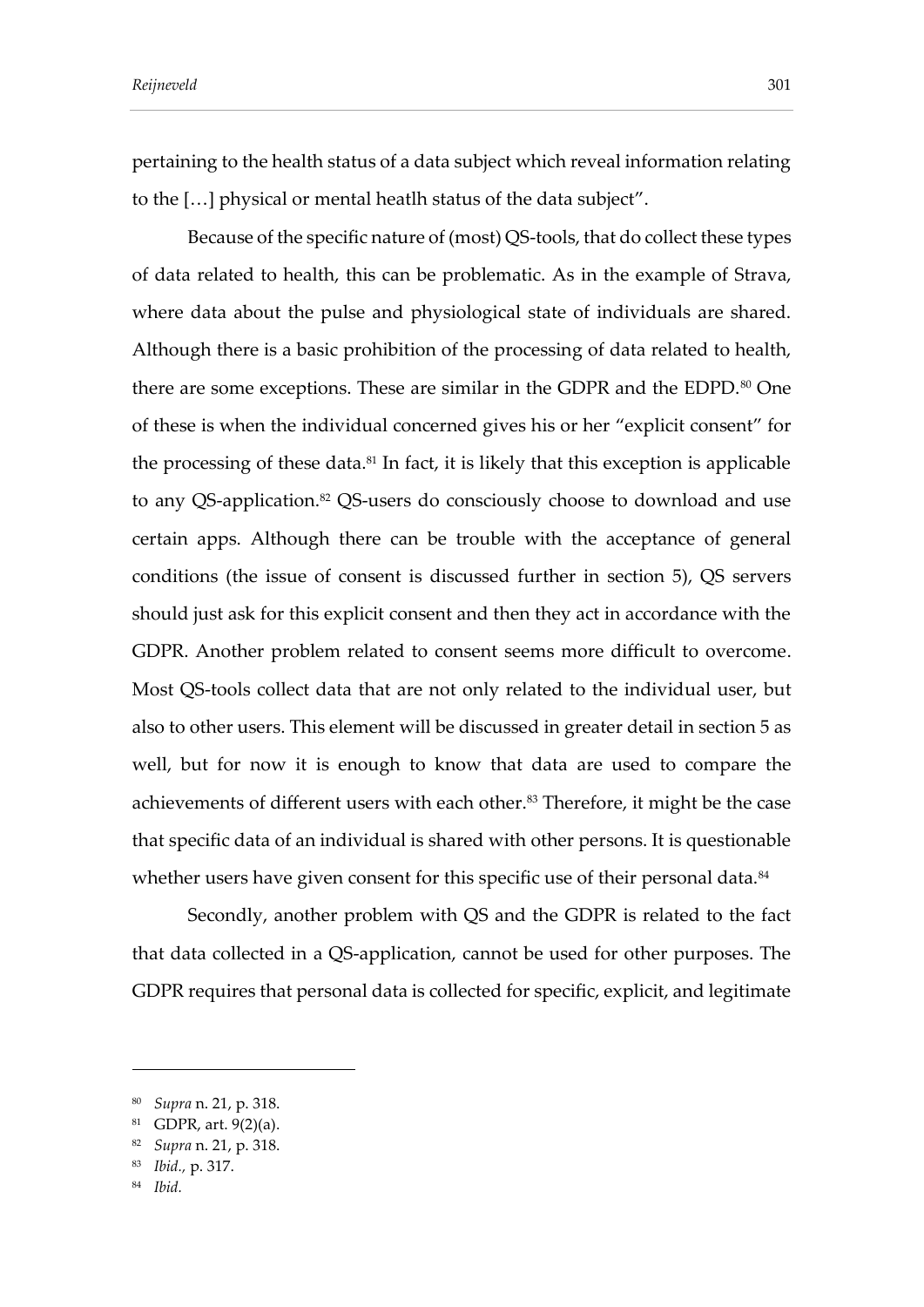purposes. Moreover, the data collected should not be processed in a way that is incompatible with these purposes.<sup>85</sup> However, when an individual consents to the processing of his or her data to learn how to lose weight, or run a marathon, it is not immediately clear that that individual has also given consent to use his or her data for other reasons, such as advertising or comparison with other users. Like before, where it is unclear whether consent is given to share and compare the data that are collected, it is unclear whether the consent that is given when users download a QS app or register on a platform is enough to include every use of their data.

## **5 QS, Freedom, and the GDPR**

This section will show first of all how the QS influences freedom. QS does not usually stop after having collected personal data. These data will be processed in order to be able to say something about them. Therefore, personal data will be processed and conclusions will be drawn from these statistics. The different steps that are normally used to process data collected with QS are described. These steps are: comparison, creation of group norms, standard-setting (internal restriction of freedom), and judgments on the basis of data (external restriction of freedom). Secondly, in every step, it is shown how the GDPR can or cannot help to protect an individual's freedom in that specific regard. The GDPR aims to protect the personal data and privacy of individuals, but is this enough to protect their freedom? Of course, not all data that are collected with QS are processed in exactly the same way. However, the statements made in this section are applicable to most data.

<sup>85</sup> See: GDPR, art. 5(1)(b).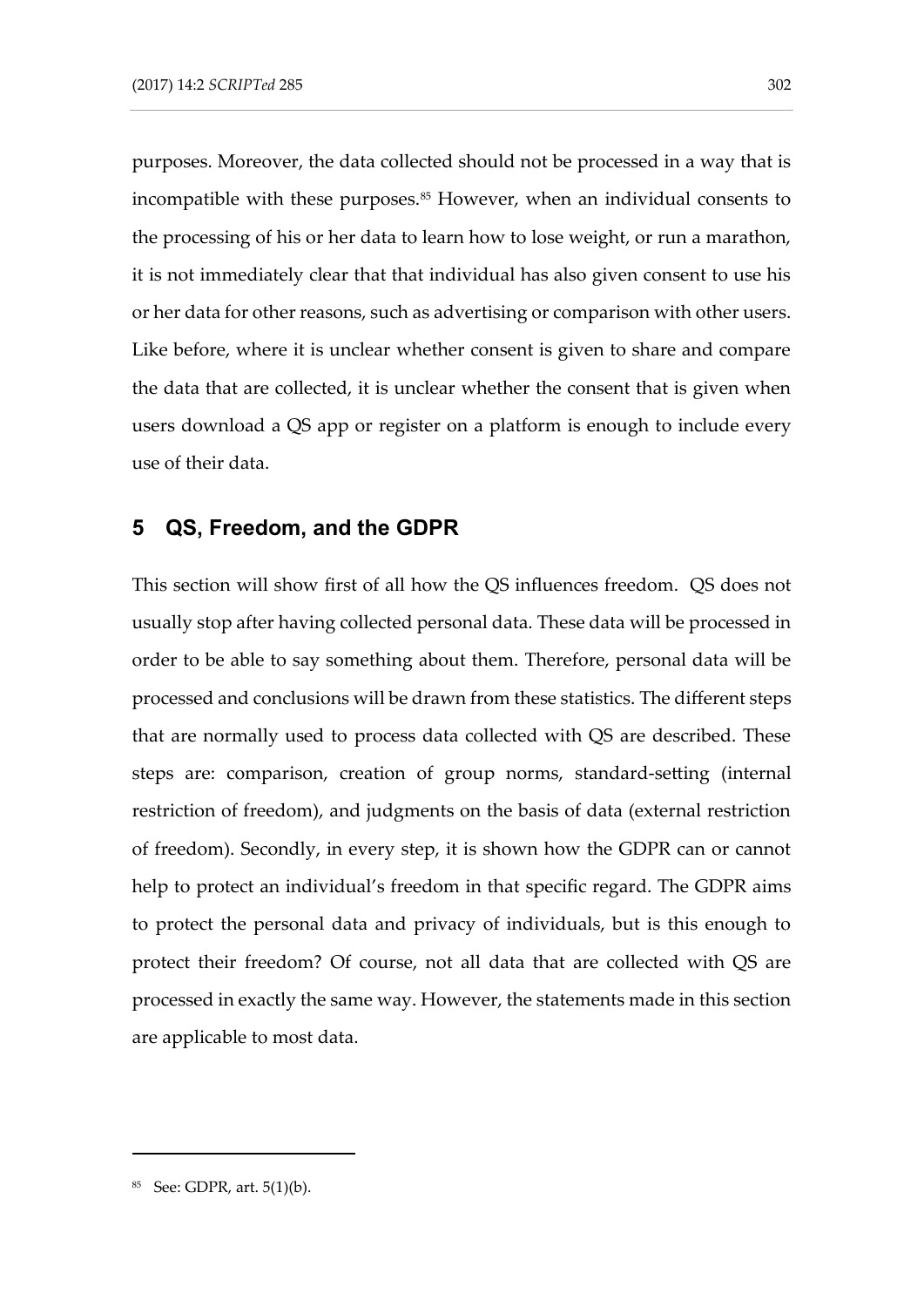#### **5.1 Comparison in Three Ways**

There are different possibilities on how to compare the processed data. First, a person's data can be compared to the data of other users. This can be online on a forum, through a community, or in the app itself, when the data collected is compared to data of other users.<sup>86</sup> This means that you will see how well you have been doing, in comparison to the other users of the same application. Secondly, personal data can be compared to a user's own previous data. Here, you will see whether you did better than last week: whether you ran faster, smoked less or slept better this week than last week. Thirdly, the data can also be compared against someone's desired goal.<sup>87</sup> A QS device then acts as a surveilling machine to evaluate and discipline an individual to change his or her behaviour.<sup>88</sup> So the app will compare you to the statistics that are needed to reach your goal and tell you whether or not you have to change your behaviour. In these different comparisons, the QS-tool will collect data about an individual, process these and then compare with other users, the individual himself or the desired goal. The QS-tool will gain knowledge about a person's behaviour through an analysis of his or her data. Feedback is given to help reaching a certain goal. Research shows that especially in sport situations, goal-setting is very effective. This is because goal–setting in general works very well for persons, but especially in sport situtations, because measurement of performance is easier than in other organisational settings.<sup>89</sup>

<sup>86</sup> Often, this will be an individualised comparison: for example, only the running speed of other female users between 20 and 25 will be compared with your data.

<sup>87</sup> *Supra* n. 26, p 10.

<sup>88</sup> Katleen Gabriels, "I Keep a Close Watch on this Child of Mine" (2016) 18(3) *Ethics and Information Technology* 175-184, p. 175.

<sup>89</sup> Edwin Locke and Gary Latham, "The Application of Goal Setting to Sports" (1985) 7 *Journal of Sport Psychology* 205-222, p. 206.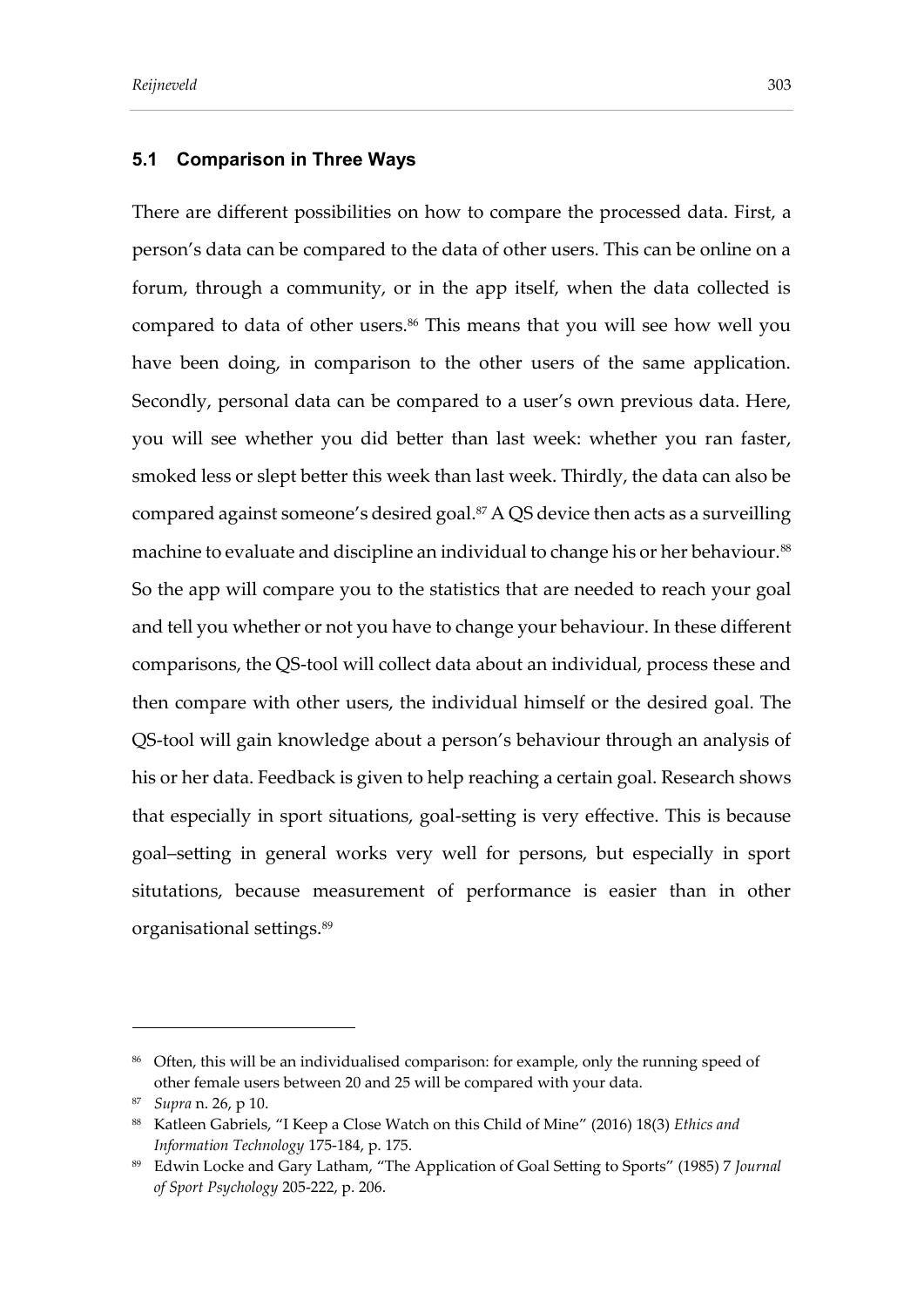Since most QS-users do so to improve some aspects of their life (eat healthier, become fitter, run faster),<sup>90</sup> this comparison will add more elements to an already existing feeling of failure or success. Different questions arise with the knowledge that personal data are being compared in these three different ways. First of all, how detailed are those categories in which persons are sorted? Think about: does it only compare on the basis of gender and age or more? And is the age-division between 25 and 40 or between 25 and 27? Secondly, how transparent are these categories, and is it possible to find out how many other people there are in a specific category? And last but not least: can an individual decide which data are used to compare, or does a QS-device compare all data automatically? Although it can be far from transparent how an app builds up these categories, they are very important. The group that is used as a norm or reference can be very different based on the criteria for inclusion. This determines the yardstick or the standards according to which a person is assessed.

### *5.1.1 Comparison and the GDPR*

The GDPR has a few rules on these categories. The GDPR obliges processors to be pseudonymised in order to be processed lawfully.<sup>91</sup> This implies that at least other parties, and perhaps also the processor, cannot relate data back to a specific user, once the data are used for comparison. However, several authors wonder whether pseudonymisation actually leads to anonymity. 92

<sup>90</sup> *Supra* n. 26.

<sup>91</sup> GDPR, art. 6.

 $92$  See for example Harald Gjermundrød, Ioanna Dionysiou, and Kyriakos Costa, "PrivacyTracker: A Privacy-by-Design GDPR-Compliant Framework with Verifiable Data Traceability Controls" in Sven Casteleyn, Peter Dolog and Cesare Pautasso (eds) *Current Trends in Web Engineering,* (ICWE 2016 Workshops, Berlin: Springer International Publishing, 2016) pp. 3-15.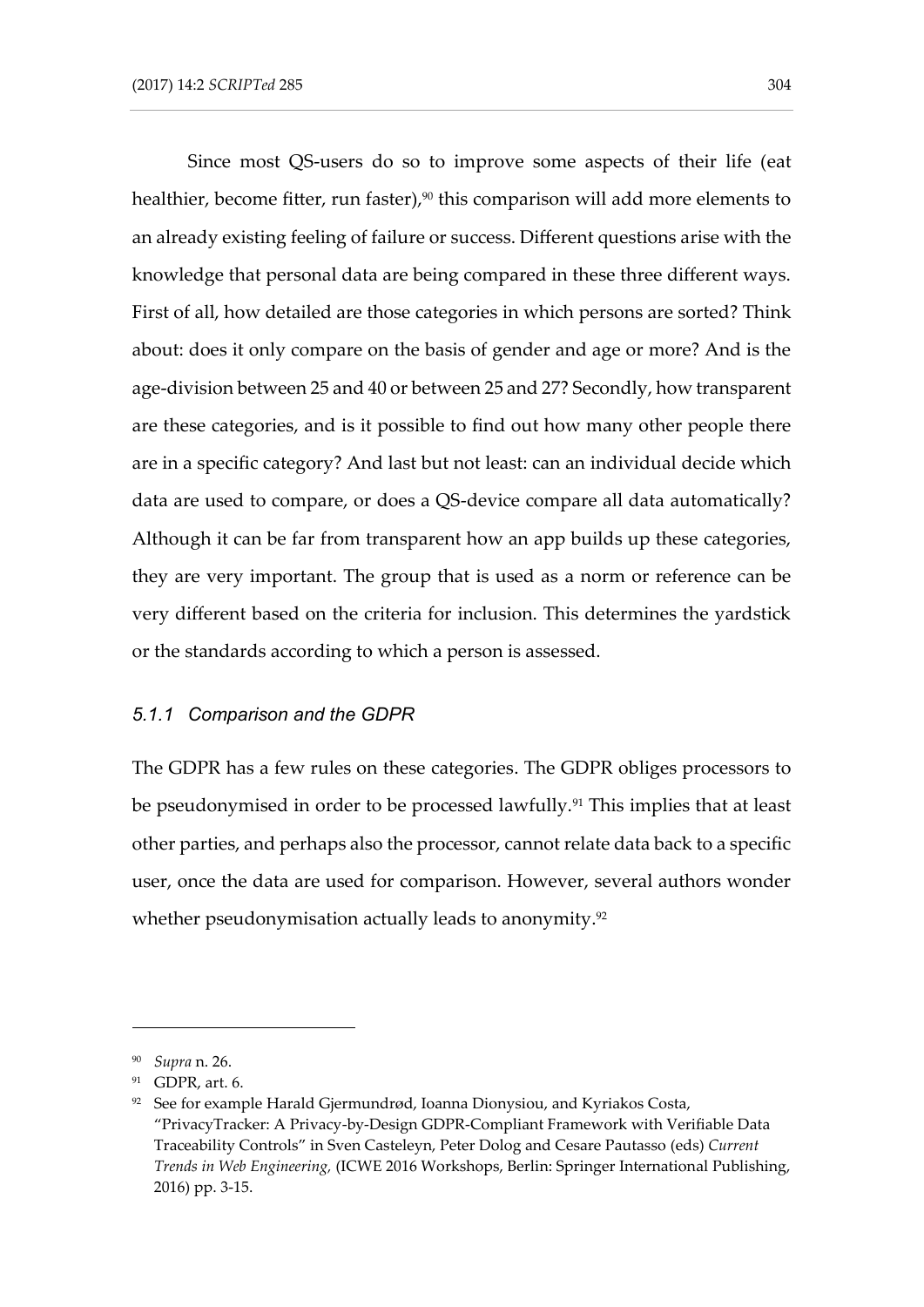Regarding the creation of the categories, it is clear that QS-data of a specific individual will be used for comparison with the data of other users. This does not only entail that every individual receives information about other users, but also that all data are compared to the data of other users. It is questionable whether the specific consent of users is asked to do so, and therefore it is not clear whether it is in line with the GDPR to process data of users for this purpose. For example, in the privacy statement of MoodPanda, it is made clear that information is used to "measure and improve" their services over time.<sup>93</sup> However, no specific consent is asked for that. The privacy policy of RunKeeper even makes clear that it provides and shares information through its services.<sup>94</sup> By providing them with personal data, an individual is "consenting to [their] use of it in accordance with this Privacy Policy." <sup>95</sup> However, even here, it is not mentioned that these data are used for comparison with other users.<sup>96</sup> It might thus be questionable whether this is in line with the GDPR, since it requires that users give consent for any use of their data. It might therefore not be in line with the GDPR and EDPD, but the applications of MoodPanda and RunKeeper do use the data for this goal, although they do not refer to it explicitly. Under the current EDPD, this has not been enforced. However, the idea is that the GDPR will sanction more of these actions. Only time can show whether this will change under the GDPR. It can at least be concluded that the GDPR and QS appear to be inherently incompatible with regard to this point.

<sup>&</sup>lt;sup>93</sup> See "MoodPanda Privacy Policy" available at <http://moodpanda.com/privacy.aspx> (accessed 5 December 2017).

<sup>&</sup>lt;sup>94</sup> See "RunKeeper Privacy Policy" available at <https://runkeeper.com/privacypolicy> (accessed 5 December 2017).

<sup>95</sup> *Ibid.*

<sup>96</sup> *Ibid.* The only thing that is mentioned about other users is "to enable social-sharing, to find your friends, […] to allow you to communicate and interact with other users".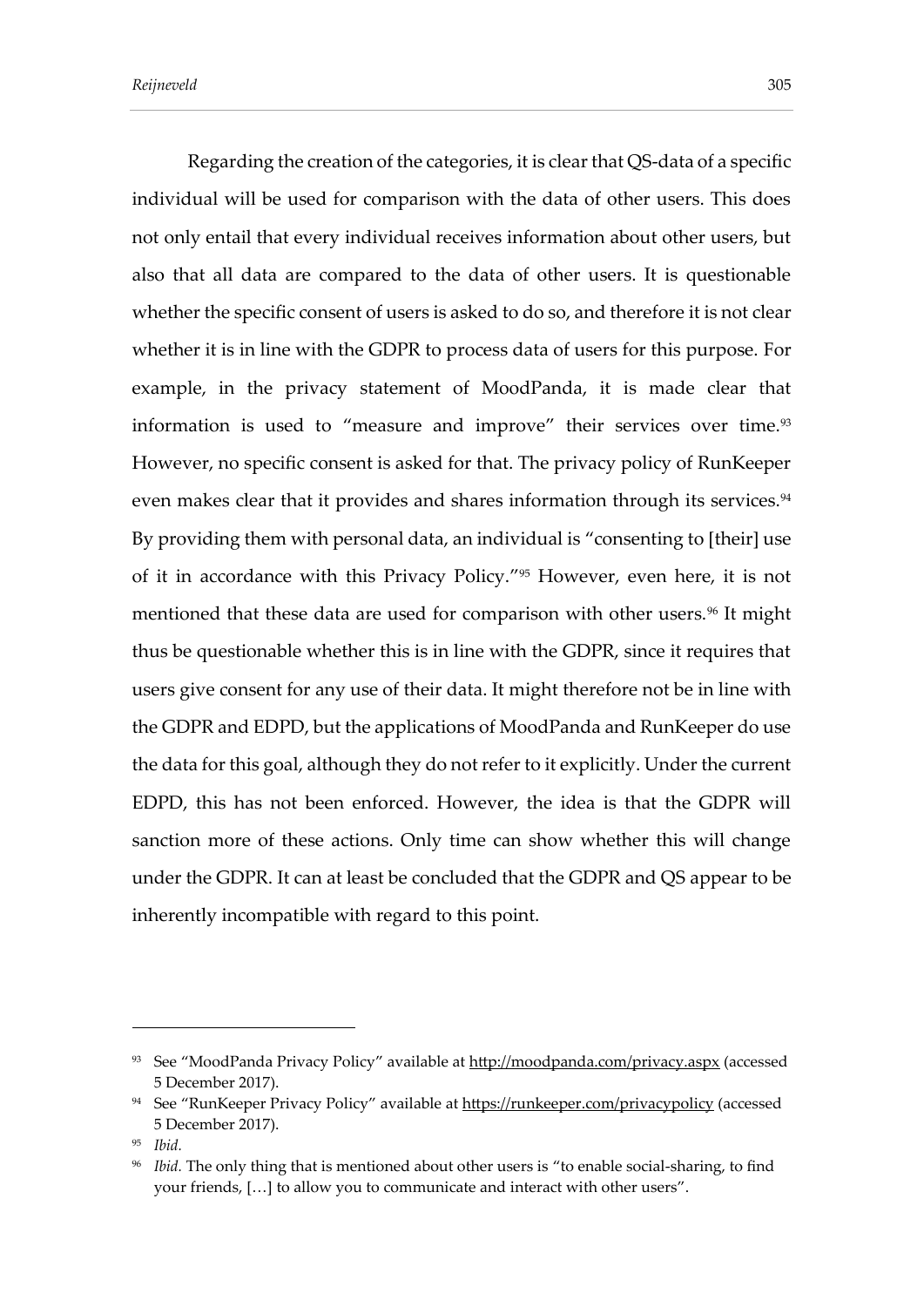#### **5.2 Group Norms**

The yardstick that is used to compare data to a group is an interesting point to discuss further. Social norms are present in every society or group.<sup>97</sup> Research has shown that group norms often have a "powerful, and consistent, influence on group members' behavior." <sup>98</sup> This might be helpful, but the groups of users of most QS-applications are far from neutral, and it may be impossible to know who are included in the group. The latter element is described above: since you do not know anything about the categories, you do not know who belong to your 'group'. QS-users are not neutral or selected randomly. Self-trackers can be divided into several categories: sports enthusiasts, people who want to achieve a specific goal (such as lose weight, run a marathon, or quit smoking), people with certain medical conditions, and people who are interested in documenting their life.99

Most of these users aim at improvement of a certain condition. Therefore, these people will produce data that differ from the average data if you were to look at an entire society, or at least a randomised group of people: people who want to lose weight, typically eat less than other people and people who want to run a marathon will train harder than average. So, people do not only share their data, but also (implicitly or explicitly) their values and goals.<sup>100</sup> This sharing has implications for people's perception of their body and 'productivity'. When

<sup>97</sup> *Supra* n. 41, p. 13.

<sup>98</sup> Daniel Feldman, "The Development and Enforcement of Group Norms", (1984) 9(1) *The Academy of Management Review* 47-53, p. 47; Richard Hackman, "Group influences on individuals" in Marvin Dunnette (ed) *Handbook of Industrial and Organizational Psychology*, (Chicago: Rand McNally, 1976) pp. 1455-1525.

<sup>99</sup> S*upra* n. 26, p. 6.

<sup>100</sup> *Supra* n. 25, p. 27-28.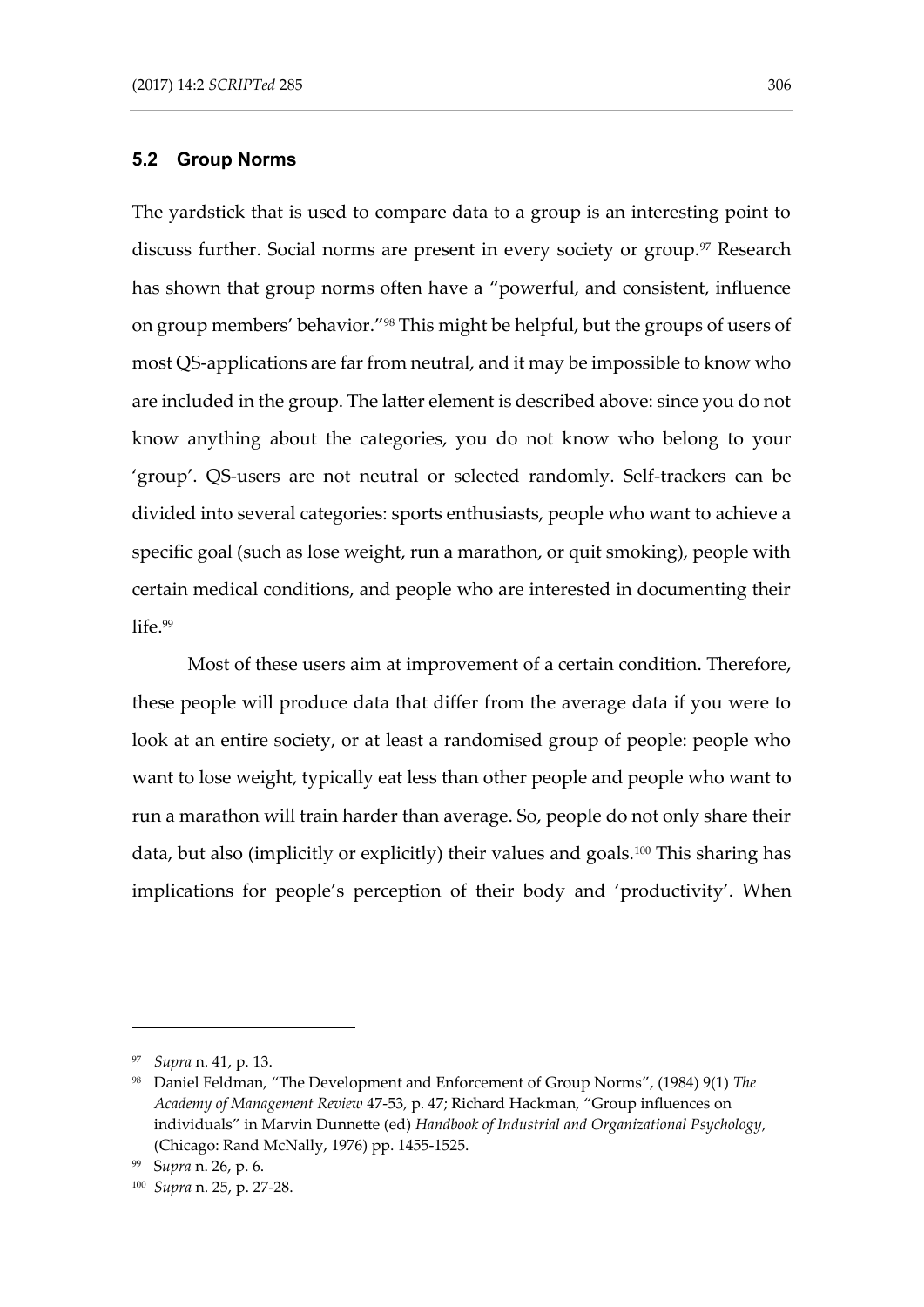someone tracks his or her productivity and health, an illness or a goal that has not been reached can be seen as a failure of efficiency or self-control.<sup>101</sup>

In a group of QS users, different things can happen when data are shared. Here we first have to make a distinction between QS-tools that make it possible to decide whether or not to share a certain achievement and apps that do not give that option.<sup>102</sup> When people can decide to share or not, this can change the group norms. A beginner or new member of the app can then feel like he or she will never be able to be succesful, since the group has set a very high standard by only sharing their best scores. This can make people either very motivated and stimulated to reach the same goals, <sup>103</sup> or let them be turned off because of the unrealistic goals. This is also shown in research that found that long-term goals are difficult to reach without short-term goals. If an individual only has this longterm goal (or the very high standard), he or she may end up in "viewing the endgoal as beyond one's capability to attain or to take seriously". <sup>104</sup> This is also related to the fact that when individuals do not see enough progress in relation to their goal (or the standard they want to achieve), the goal-setting stops working.<sup>105</sup>

Secondly, it can be that people have to share all their data. This will lead to a more balanced reality, since it does not only show people's topscores, but also their off-days. This might make it easier to begin using an app, since everyone has been a starter, and those data are available as well.<sup>106</sup> However, it can also make the group norm even more pressing, because all other users can

- <sup>105</sup> *Ibid.*
- <sup>106</sup> *Ibid.*

<sup>101</sup> *Ibid.*

<sup>&</sup>lt;sup>102</sup> For example in Strava, you can view your performance after running or cycling and then choose whether or not you want to share this with your friends and followers.

<sup>103</sup> See for example *supra* n. 21, p. 316.

<sup>104</sup> S*upra* n. 89, p. 207.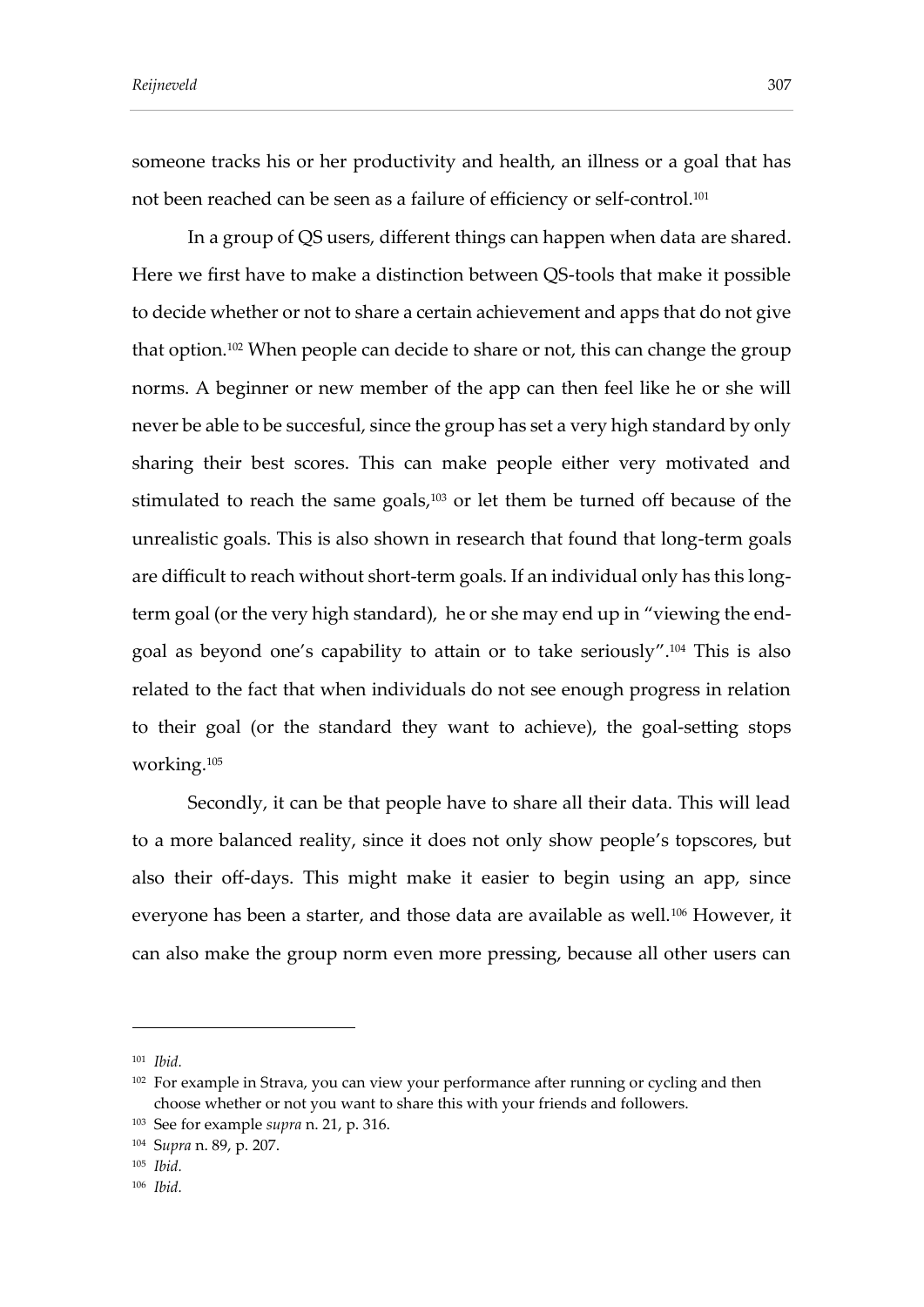see when you did not do well for a week. Since one of the main functions of a group norm is to legitimate the power of the group over individual members, these norms can become very pressing, especially if an individual does not meet the standard.<sup>107</sup> This can also make people feel either less motivated because they always have to be the best version of themselves, or make them turn off because it is impossible to always achieve a new topscore.

So, there are roughly two main options: people will either become more motivated, or more likely feel disappointed because they cannot live up to the group standard. These group norms will therefore at least be an influential factor in one's decisions. From now on, this article will focus on persons that try to follow the group norms.

#### *5.2.1 Group norms and the GDPR*

-

It is difficult to link the creation of group norms as described above to the GDPR. In my opinion, this is ultimately related to profiling or self-profiling. Profiling is "the process of discovering correlations between data in databases that can be used to [...] identify a subject as a member of a group or category".<sup>108</sup> This means that self-profiling, in the sense of creating the norms that are used to identify a group, can be seen as a way of profiling. However, it is questionable whether the GDPR also protects the self-profiling that leads to the creation of group norms. This is questionable because it is an action of individuals themselves. But on the other hand, the GDPR does broaden the rights of the subject with regard to profiling. Article 20 for example gives a right not to be subject to a measure based

<sup>107</sup> *Supra* n. 98, p. 49. For more information, see Daniel Katz and Robert Kahn, *The Social Psychology of Organizations* (New York: Wiley, 1978).

<sup>108</sup> Bart Schermer, "The Limits of Privacy in Automated Profiling and Data Mining" (2011) 27(1) *Computer Law & Security Review,* 45-52, p. 45.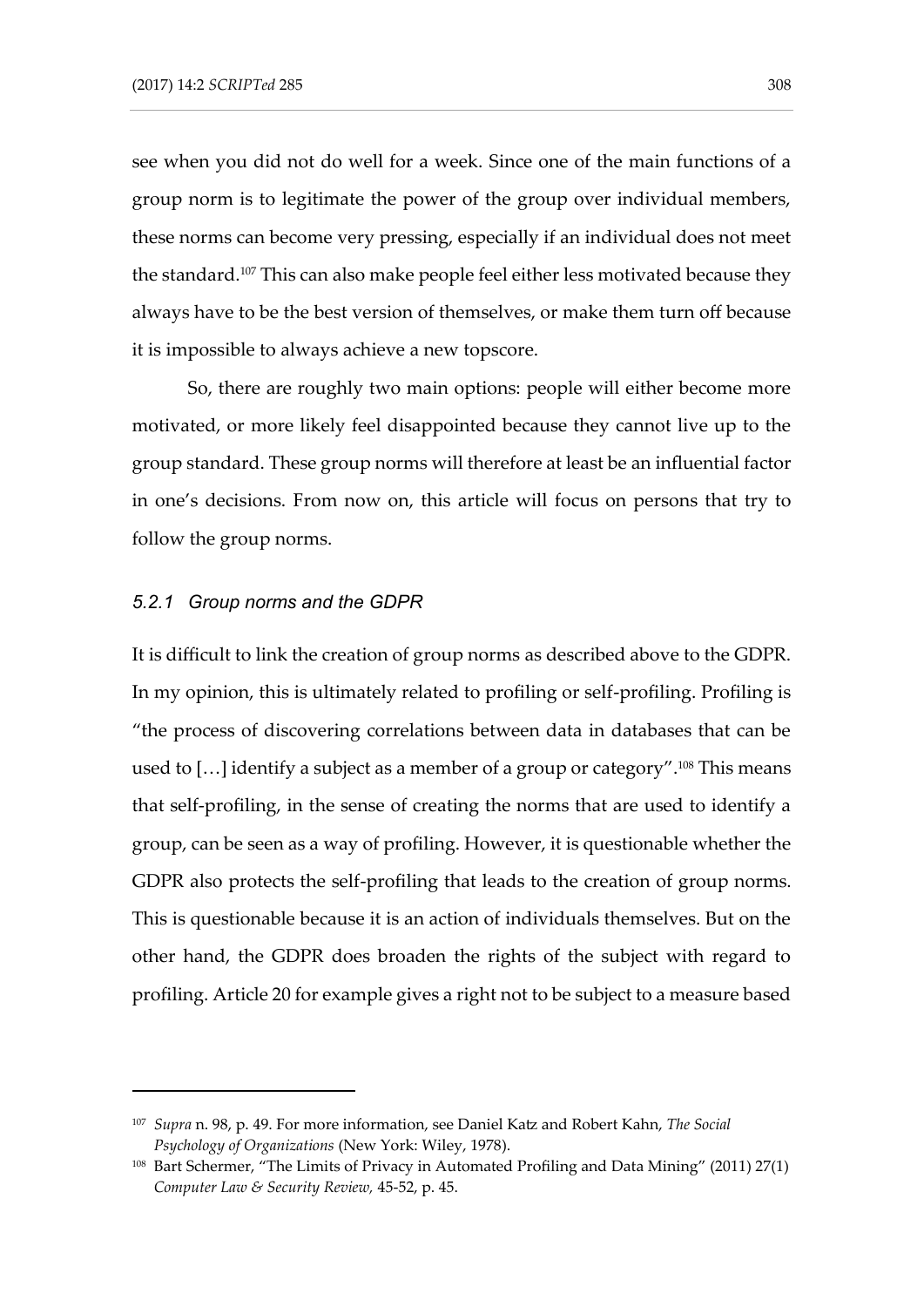on profiling.<sup>109</sup> A fair conclusion might therefore be that the GDPR has only a little to say about the creation of group norms.

## **5.3 Internal Restriction of Freedom**

## *5.3.1 Following the Standard*

As discussed above, group norms can be created by a QS app. But how can these norms influence people's behaviour? Apart from the hereinafter mentioned research, not much practical evidence exists on the restrictions to internal freedom. However, this does not mean that it cannot be an issue. There are strong arguments, which are put forward in this section, to suggest that internal freedom can be restricted because of QS. Research has shown that people look to others to guide their actions.<sup>110</sup> When looking at QS, a user can be interested in two questions about those others. Firstly: what do other users say that one *should do*, and secondly: what do other users actually *do* in the same situation? <sup>111</sup> Both questions can easily be answered in QS: for example, a forum or notification will tell what to do, and data of other users shows what they do. It is therefore easy to rely on others to determine what is 'right'. This reliance is even stronger when the reference group is seen "to be motivated and competent".<sup>112</sup> Consequently, a QS app can be very convincing in giving a user a new standard that should be followed. So a new standard can easily be created by a QS-tool, but why would

<sup>109</sup> *Supra* n. 15, p. 69.

<sup>110</sup> Solomon Asch, "Effects of Group Pressures Upon the Modification and Distortion of Judgments" in Greg Swanson, Theodore Newcomb, and Edward Hartley (eds.) *Readings in Social Psychology*, (New York: Holt, Reinhart & Winston, 1952) pp. 393-401; John Turner, *Social Influence,* (Milton Keynes: University Open Press, 1991).

<sup>111</sup> Matthew Hornsey Louise Majkut, Deborah Terry and Blake McKimmie, "On Being Loud and Proud: Non-Conformity and Counter-Conformity to Group Norms" (2003) 42(3) *The British Psychological Society* 319-335.

<sup>112</sup> *Ibid,* p. 320.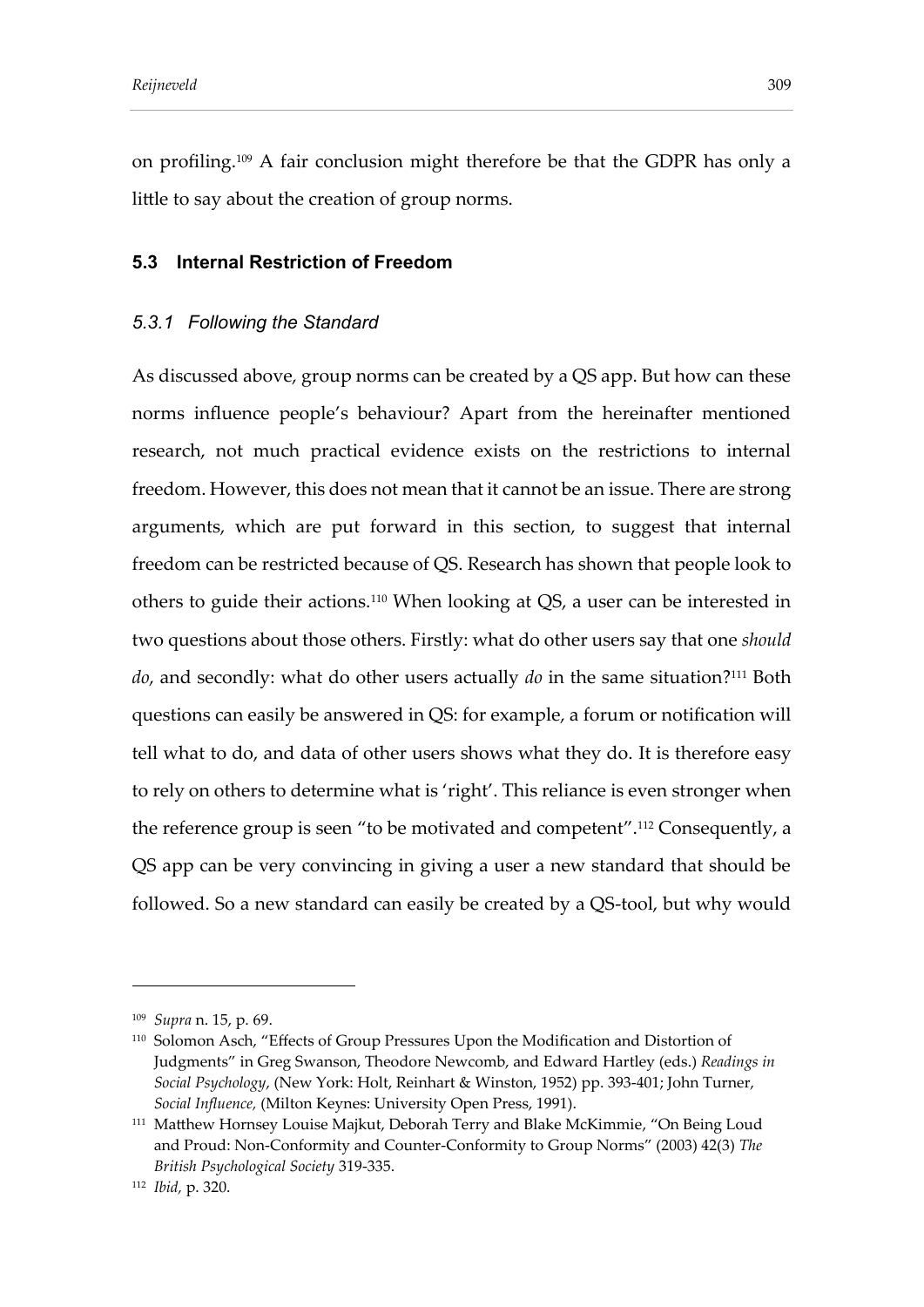people follow this new standard?

There are different reasons why these standards influence people so heavily. Firstly, people can feel unconfident about what to do, and therefore use others to determine what the right thing is to do. Secondly, these norms can tell people how they can fit in with the majority in order to become accepted.<sup>113</sup> This is very much linked to autonomy, as dicussed in section three. In theory, people are free to design their own life, but this is a huge responsibility. Therefore, people are looking for the group to design standards for their life. However, everybody is free to choose his or her own norm.

Due to uncertainty, people are likely to follow a new standard that has been set both by the users of the QS tool, or by the QS-tool itself. This is because, as explained earlier, the QS-tool uses data-analysis to compare one's data on three different levels: previous scores, other users, and a person's goal. So the norm is not only set by what other users do or should do, but also by what *you* do or should do, based on the feedback you receive from the QS-analysis.

This new standard that an individual feels he or she should follow, changes his or her reference framework. This can occur without the person really being aware of it. Because only specific persons use an app, the standard given in such an app, is not 'the average'. This can lead to a tunnelvision, in which a user may think that his or her scores are not good enough, although they are in fact much higher than those of most of the other people. This standard that an

<sup>&</sup>lt;sup>113</sup> See for a good example the research done by Deutsch and Gerard in 1955, where participants were required to judge the length of two lines. Some respondents were instructed to give the wrong answer. The study suggested that the pressure to comply with the majority was very high for participants who were not aware of the fact that some respondents were instructed to do so (see: Morton Deutsch and Harold Gerard, "A Study of Normative and Informational Social Influences Upon Individual Judgment" (1955) 51(3) *Journal of Abnormal and Social Psychology* 629-636). Various other researches have shown that people are not willing to speak out to the majority in general.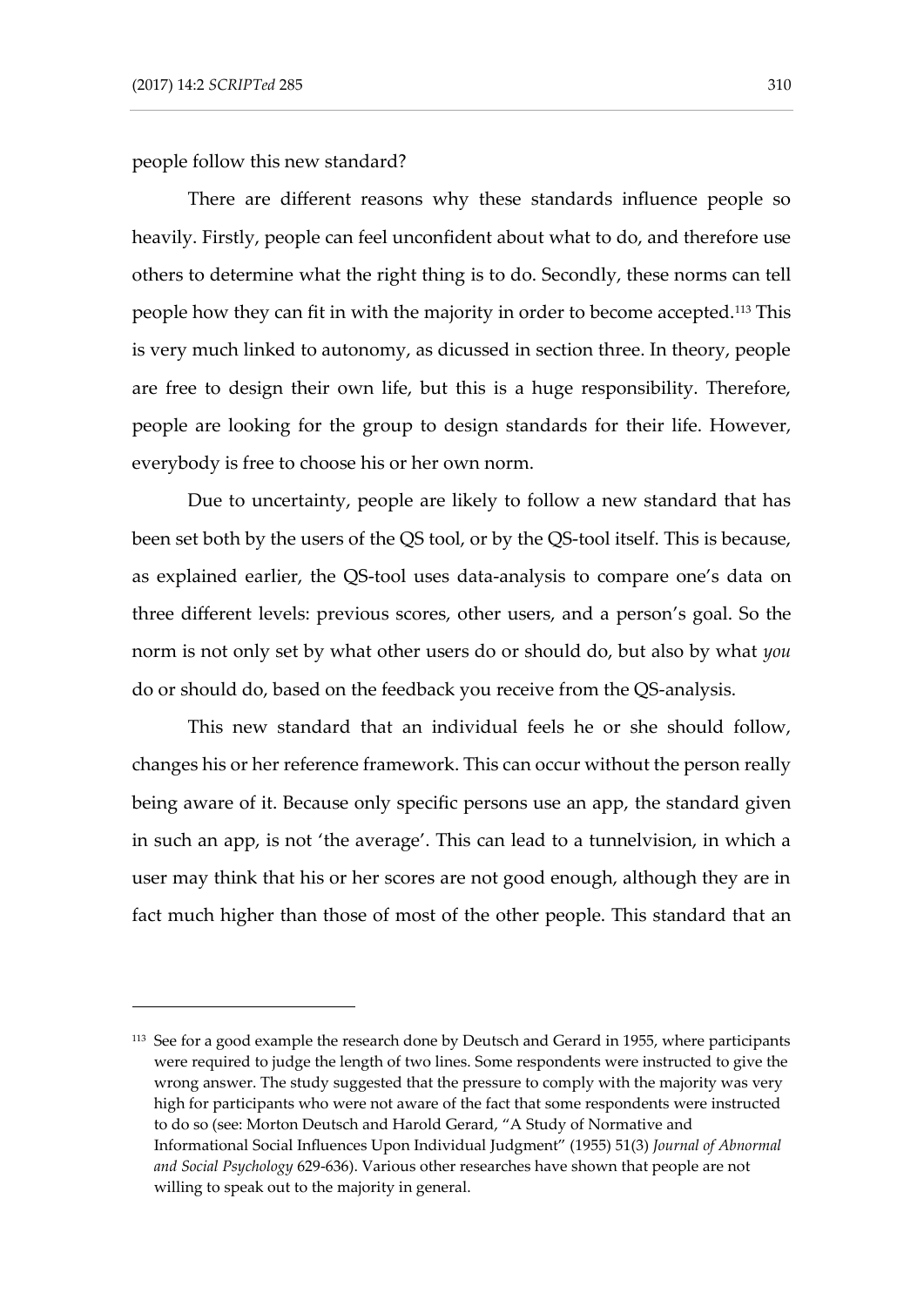individual imposes on him- or herself, can thus be unrealistic and far too high. By following this standard, an individual can limit his or her own freedom and autonomy rigorously. Lupton has for example described the challenges related to eating healthy.<sup>114</sup> This research shows that health has become a right and a duty, in which individuals must choose well what to eat.<sup>115</sup> This happens because the media and professions create certain norms about which food is healthy. However, these norms on healthy food may result in obsession with healthy food, which takes away people's freedom to decide on what to eat and how to act (together with eating healthy comes a very active life).<sup>116</sup>

Although this obviously can restrict a person's freedom, it is still a choice to become subject to the discipline of QS. In this way, it is possible to say that the QS app maybe limits your *internal* freedom to behave as you want to - but you are still free to choose not to do so. In addition, all of the internal freedom limitations are technological features which can be opted out of and which have always existed in other forms. An example of this is the social pressure an individual can feel to conform to beauty standards. This pressure already existed before the technologies that form QS were created. QS is comparable with beauty standards. It is an even more powerful and strong standard that can restrict an individual's internal freedom. This is not only because QS provides for an opportunity to collect more (all) data about a certain issue or a certain individual, which makes it much more personal and potentially more infringing on the status of a certain individual. There is a great difference between a beauty

<sup>114</sup> Deborah Lupton, "Food, Risk and Subjectivity" in Simon Johnson Williams, Jonathan Gabe and Michael Calnan (eds) *Health, Medicine, and Society. Key Theories, Future Agendas* (London: Routledge, 2000) pp. 205-217.

<sup>115</sup> Cristian Rangel, Steven Dukeshire and Letitia MacDonald, "Diet and Anxiety. An Exploration into the Orthorexic Society" (2012) 58(1) *Appetite* 124-132, p. 124.

<sup>116</sup> Guido Nicolosi, "Biotechnologies, Alimentary Fears and the Orthorexic Society" (2006) 2(3) *Tailoring Biotechnologies* 37–56.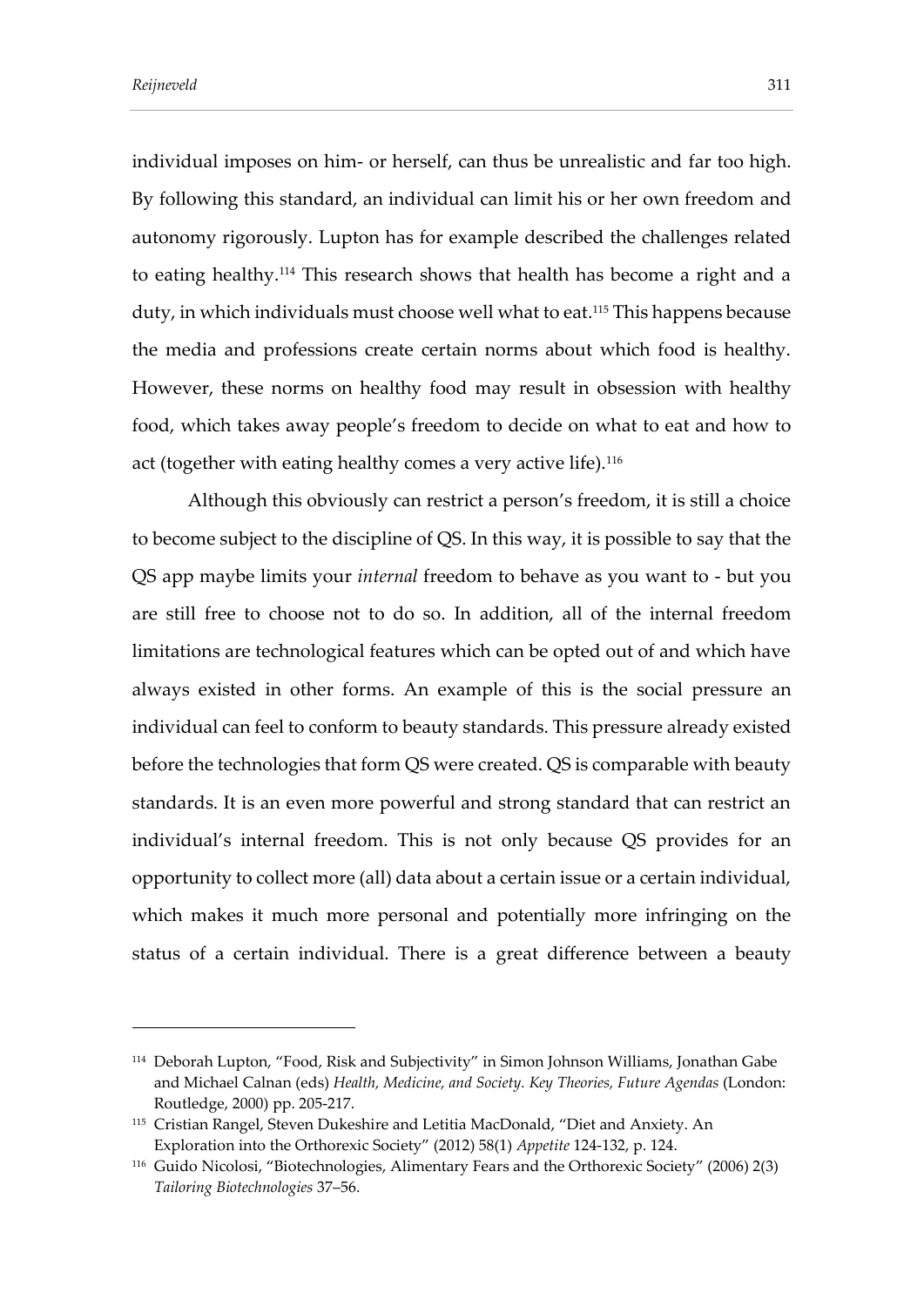standard that exists and is equal for everyone, and a personalised standard that counts everything an individual does. QS cannot be 'fooled' because of technological progress. This is related to the difference between a human coach and a phone with QS, which is mentioned in section 5.3.2, and also in section 2. Moreover, QS is less visible, more hidden, and even more merciless than other social structures that can limit an individual's internal freedom.

#### *5.3.2 Internal Freedom and the GDPR*

This form of restriction is already known in literature (see e.g. literature about behavioural targeting<sup>117</sup> and filter bubbles<sup>118</sup>), but has never been linked to QS. So far, it has predominantly been linked to online surfing behaviour. These problems, however, are not solely related to the tracking of online surf behaviour and Internet searches. The same phenomenon can occur when using QS apps, as is described above. This is a relatively unknown and unseen problem, because the GDPR focuses mainly on processing of data, and on use by third parties. This is very important, but the problem with internal restriction of freedoms seems to occur earlier: in the phase where the data are collected. It can easily remain unclear what comparison is made, what reference group is created or what algorithms underlie the comparison. The GDPR does contain a right for the data subject to obtain access to information about the existence of automated decisionmaking, including profiling. This includes "meaningful information about the

<sup>117</sup> Frederik Zuiderveen Borgesius, *Improving Privacy Protection in the Area of Behavioural Targeting* (2015) available at [https://papers.ssrn.com/sol3/papers.cfm?abstract\\_id=2654213](https://papers.ssrn.com/sol3/papers.cfm?abstract_id=2654213) (accessed 5 December 2017); Avi Goldfard and Catherine Tucker, "Online Advertising, Behavioral Targeting, and Privacy" (2011) 54(5) *Communications of the ACM* 25-27.

<sup>118</sup> Frederik Zuiderveen Borgesius et al., "Should We Worry About Filter Bubbles?" (2016) 5(1) *Internet Policy Review: Journal on Internet Regulation* 1-16; Eli Pariser, *The Filter Bubble: What the Internet is Hiding from You* (London: Penguin Press, 2011).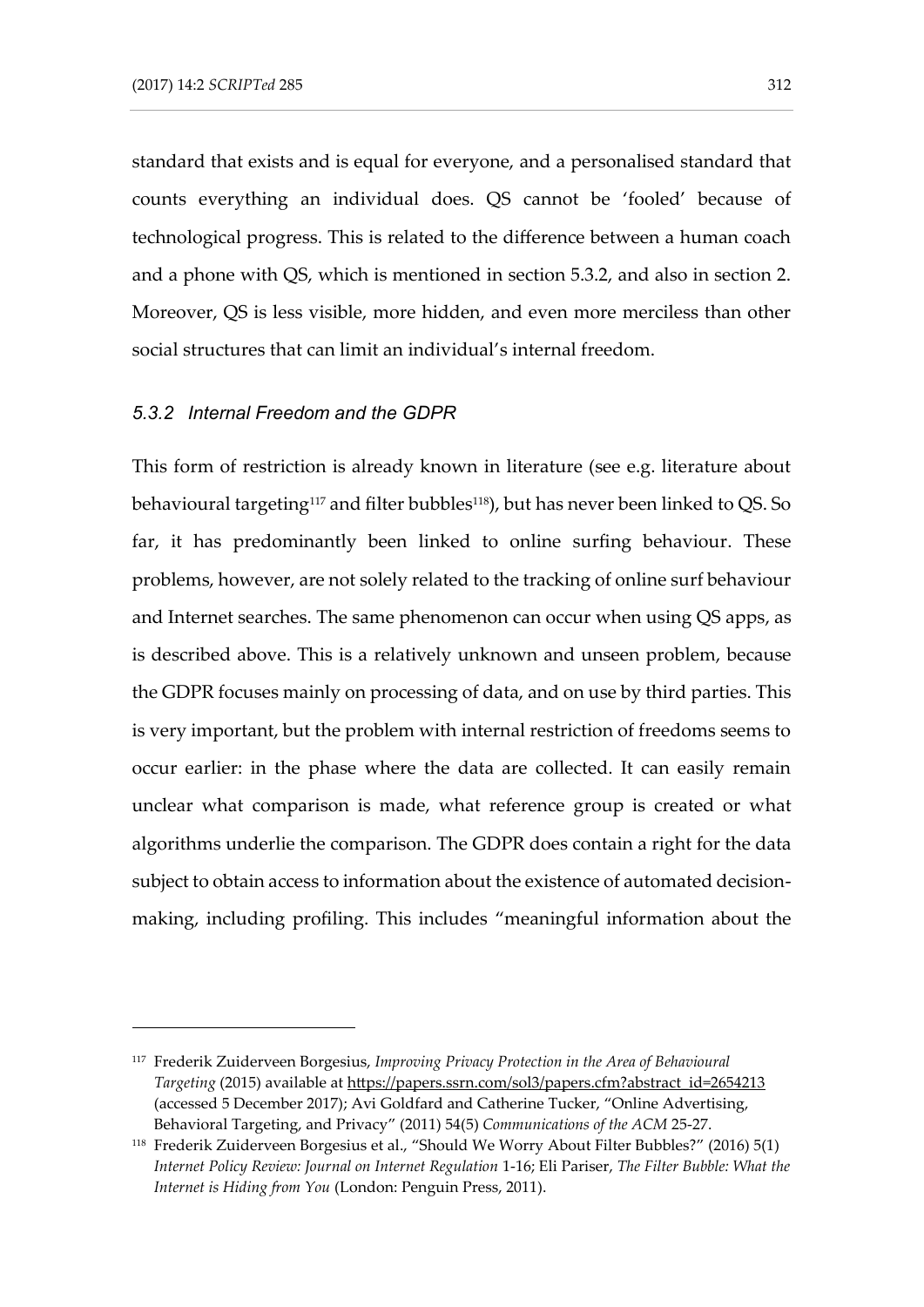logic involved".<sup>119</sup> This could help individuals to receive some information about their data-comparison. However, there are some reasons why this right may not be as successful as suggested. First of all, there are authors who doubt whether or not this right on information is legally existing and feasible.<sup>120</sup> Feasibility is doubted because the right lacks precise language and does not contain any safeguards. The existence is doubted because article 22(3) of the GDPR only mentions a right to "implement suitable measures to safeguard" and not a right to explanation. Secondly, if this right to information would be feasible and existing, it would be about automated decision-making. With internal freedom restriction, in the end an individual restricts his or her freedom, based on information from the QS-tool that is created with an algorithm. Therefore, the right to information would not be applicable to the situation of internal freedomrestriction. Finally, it is questionable how much information would be shown to a data subject. This is because the privacy of other individuals should not be infringed by the request for information.

It can be questioned whether the purpose of achieving one's own goal includes comparison with other user's achievements (and re-use of your data to determine the standards for others). Accordingly, it is questionable whether or not the consent given to the QS app can fulfil the demands of the GDPR. How could you ever consent to have your internal freedom restricted, if you cannot know the underlying logic that the app uses to create the standards that you set for yourself? This is all the more worrying if the risks for physical and emotional

<sup>119</sup> GDPR, art. 15(1)(h).

<sup>&</sup>lt;sup>120</sup> Sandra Wachter, Brent Mittelstadt and Luciano Floridi, "Why a Right to Explanation of Automated Decision-Making Does Not Exist in the General Data Protection Regulation" [2017] *International Data Privacy Law* 76-99.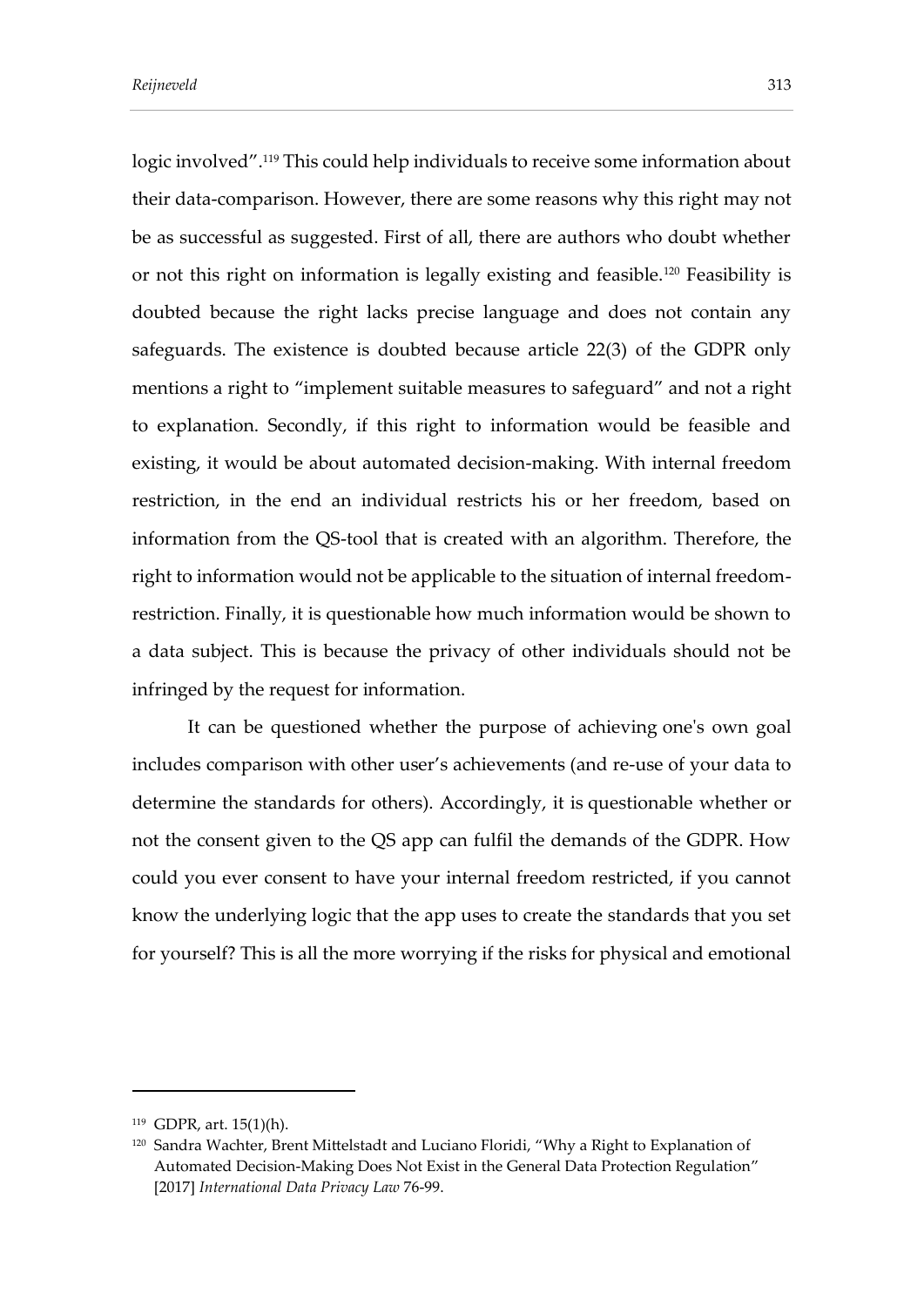well-being are taken into account; not being able to meet your own standard is not particularly helpful for you self-confidence. 121

This is something that is important to be aware of. It might be necessary to create a debate about the question of whether the GDPR should protect this type of internal freedom in order to protect individuals from harming their physical and/or mental health by trying to achieve unrealistic goals. This is very different with an online QS tool than for a human coach. A coach can bring a human factor to the evaluation by showing empathy and understanding.<sup>122</sup> QS only consists of hard data that are supposed to speak for themselves. Incorrect interpretations of these data by an uneducated individual can lead to incorrect or dangerous decisions, whereas a coach can always look at the human behind the data and help to interpret. I can understand how it can be seen as paternalistic or over-protective to protect people against restrictions of their internal freedom. However, it is at least important that people are aware of this influence of QS. Perhaps the debate about information bubbles can be expanded to include QS and freedom.

### **5.4 External Restriction of Freedom**

#### *5.4.1 Judged on Your Data*

-

One step further than restricting an individual's freedom to choose, is the

 $121$  The concepts of consent and purpose limitations have been discussed in a plethora of works. These include: Menno Mostert, Annelien Bredenoord, Monique Biesaart and Johannes van Delden, "Big Data in Medical Research and EU Data Protection Law: Challenges to the Consent or Anonymise Approach" (2016) 24 *European Journal of Human Genetics* 956-960; Beata Safari, "Intangible Privacy Rights: How Europe's GDPR Will Set a New Global Standard for Personal Data Protection" (2017) 47(3) *Seton Hall Law Review* 809-848; Tal Zarsky, "Incompatible: The GDPR in the Age of Big Data" (2017) 47(2) *Seton Hall Law Review*  995-2012.

<sup>122</sup> Sander Voerman, "Health Coaches" in Linda Kool et al (eds) *Sincere Support. The Rise of the E-coach,* (The Hague: Rathenau Instituut, 2015) p. 41.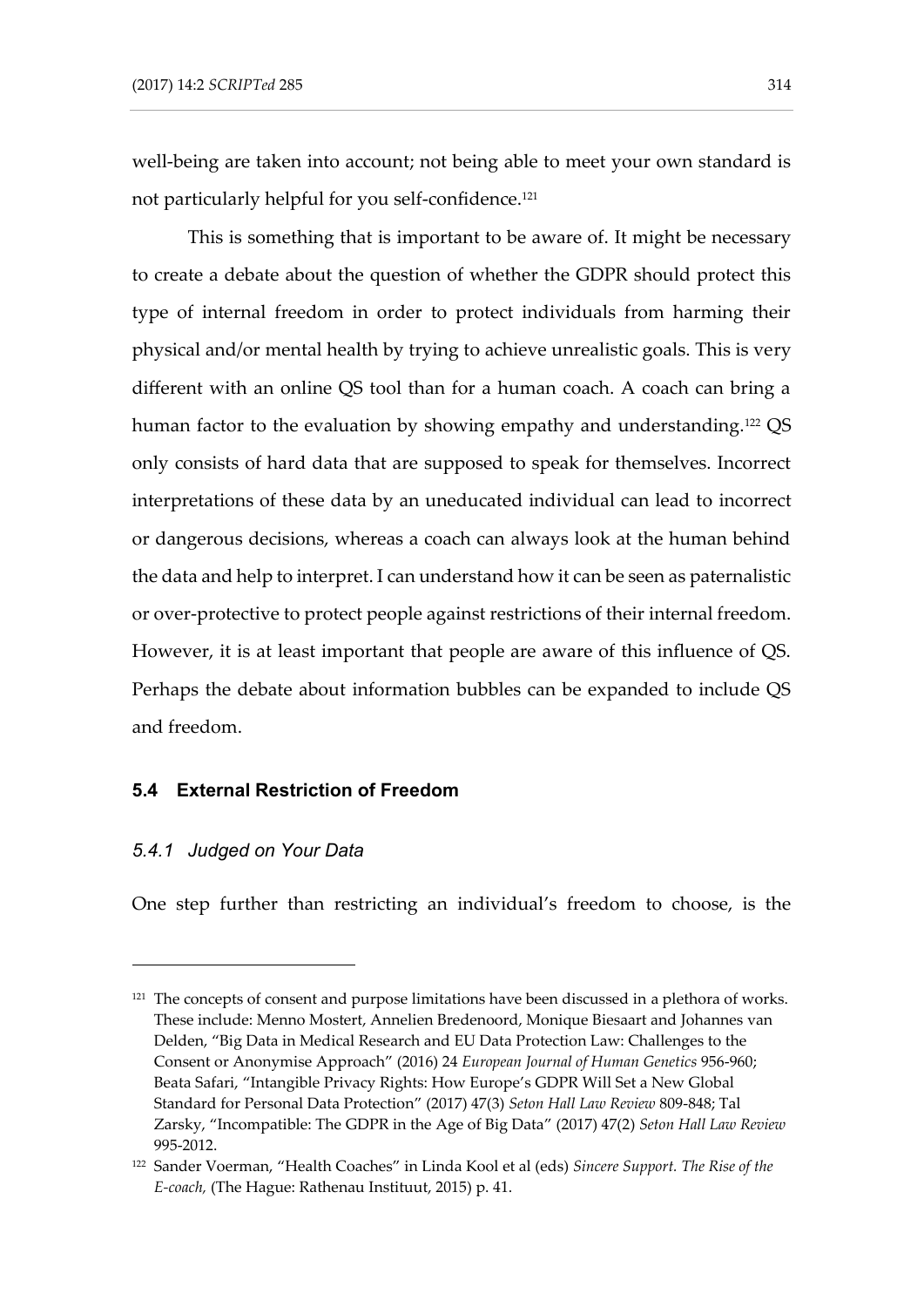situation in which other people judge him or her on the basis of a QS-profile. This means that others restrict a person's freedom (*external* restriction of freedom), because they limit his or her options based on the data they have. One can think about very different situations here. One is a situation in which friends or members of a group judge an individual on the basis of his or her achievements in a QS-tool. This can be very harmful for a person, especially when it influences a person's social status.

In addition, it may be possible that companies or other private parties judge persons on the basis of their data. One example is insurance companies that offer a discount for healthy living when you share your data. Another example is a typical American phenomenon called workplace wellness programmes. These programmes seek to "help employees improve their health and fitness levels, often by offering incentives to employees who participate in various program activities or achieve certain health-related goals". <sup>123</sup> Employees must provide health information for these programmes, which can relate to walking groups, losing weight, lowering blood pressure, managing illnesses such as asthma or quitting smoking. These programmes reward either employees that show improvement or employees that achieve a certain goal. However, the latter system is debatable, since it might be discrimination on health. Some of these programmes are also linked with insurance companies, where employers can receive health insurance benefits.<sup>124</sup> When these programmes are linked with insurance companies, this can be very harmful for a person's freedom. This might

<sup>&</sup>lt;sup>123</sup> Lisa Guerin, "Is Your Employee Wellness Program Legal?" available at [http://labor](http://labor-employment-law.lawyers.com/human-resources-law/wellness-programs-may-be-bad-for-employers-health.html)[employment-law.lawyers.com/human-resources-law/wellness-programs-may-be-bad-for](http://labor-employment-law.lawyers.com/human-resources-law/wellness-programs-may-be-bad-for-employers-health.html)[employers-health.html](http://labor-employment-law.lawyers.com/human-resources-law/wellness-programs-may-be-bad-for-employers-health.html) (accessed 5 December 2017); Soeren Mattke et al., *Workplace Wellness Programs Study* (Final Report, Santa Monica, CA: RAND Corporation, 2013)*.*

 $124$  Michelle Mello and Meredith Rosenthal, "Wellness Programs and Lifestyle Discrimination – The Legal Limits" (2008) 359 *The New England Journal of Medicine* 192-199.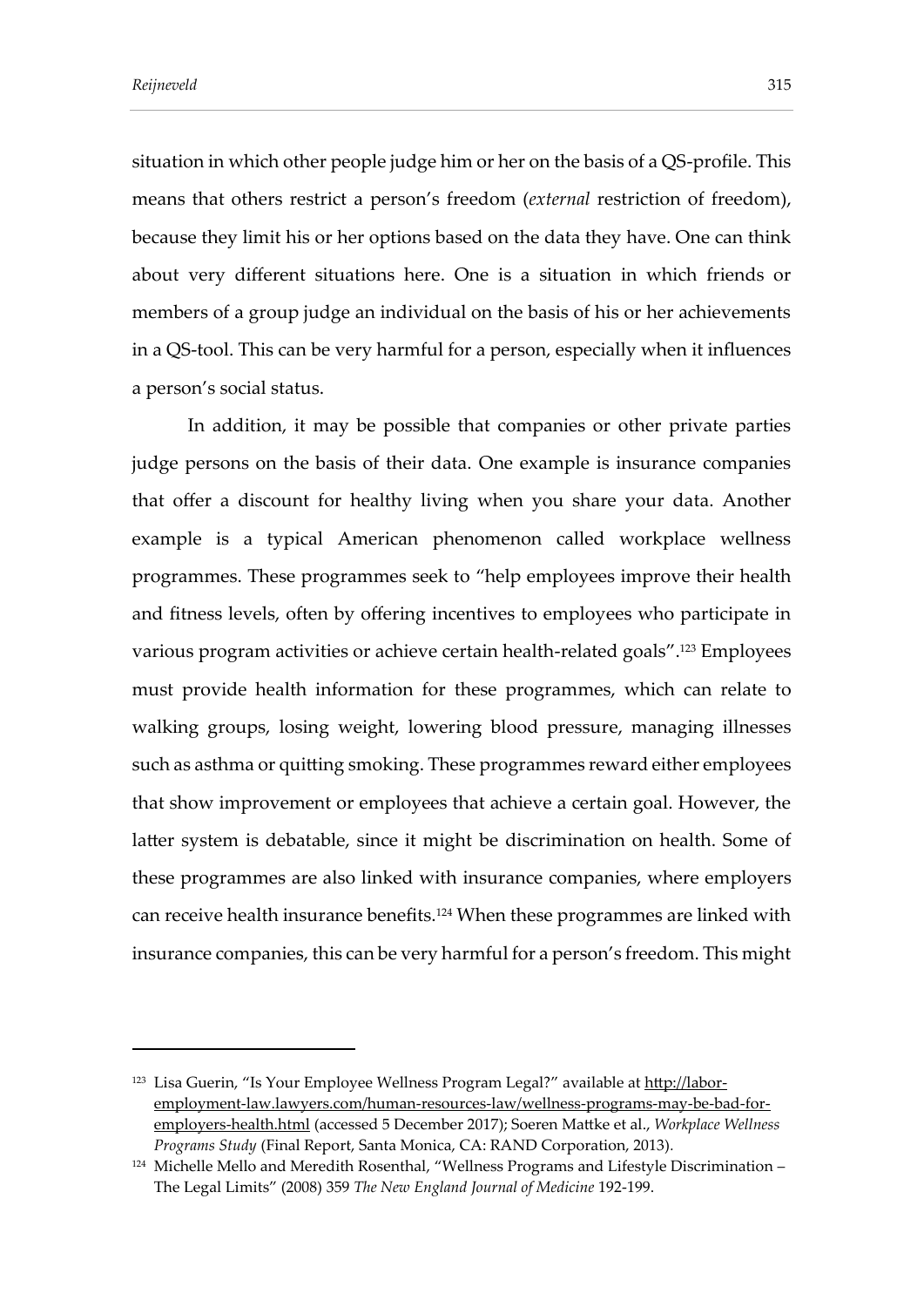be especially true when the personal data are shared with insurance companies in order to receive a discount.<sup>125</sup> Although research has shown that workers are enthusiastic about assistance and guidance to improve their health,<sup>126</sup> some cases on misuse of personal data by corporations have made Europe careful in approving these types of programmes.<sup>127</sup> However, worksite health and wellness programmes are also an existing phenomemon in Europe.<sup>128</sup> In particular, the European Agency for Safety and Health at Work (EU-OSHA) focuses on this. They target topics such as eating healthy at work, mental health, exercise at work and longitudinal health monitoring.<sup>129</sup> At present, they are not linked to insurance companies.

The fact that this does not happen, does not mean that other companies cannot judge individuals on their data in Europe. Some of the data collected via QS can be extremely interesting for marketeers and companies.<sup>130</sup> And what will happen when a company combines data from different apps? Is this a nice way of receiving the most accurate offers, or is this a privacy-infringement? Regardless of which one of the two it is, it still influences that person's freedom. It is not only marketeers that might be interested, governments, social organisations and cybercriminals can, all for different reasons, benefit from QSdata.<sup>131</sup> When these organisations receive data that an individual has collected using a QS-tool, they do not only know what he or she did, eat or sleep like, they

<sup>125</sup> *Ibid.*

<sup>&</sup>lt;sup>126</sup> Wolf Kirsten, "Making the Link between Health and Productivity at the Workplace  $-A$ Global Perspective" (2010) 48 *Industrial Health* 251-255, p. 254.

<sup>127</sup> See for example "Daimler Speicherte Heimlich Krankendaten" (2009) *Der Tagesspiegel*  available at [http://www.tagesspiegel.de/wirtschaft/neuer-datenskandal-daimler-speicherte](http://www.tagesspiegel.de/wirtschaft/neuer-datenskandal-daimler-speicherte-heimlich-krankendaten/1497042.html)[heimlich-krankendaten/1497042.html](http://www.tagesspiegel.de/wirtschaft/neuer-datenskandal-daimler-speicherte-heimlich-krankendaten/1497042.html) (accessed 5 December 2017).

<sup>128</sup> Marco Guazzi et al., "Worksite Health and Wellness in the European Union" (2014) 56(5) *Progress in Cardiovascular Diseases* 508-514

<sup>129</sup> *Ibid,* p. 510.

<sup>130</sup> *Supra* n. 26.

<sup>131</sup> *Ibid.*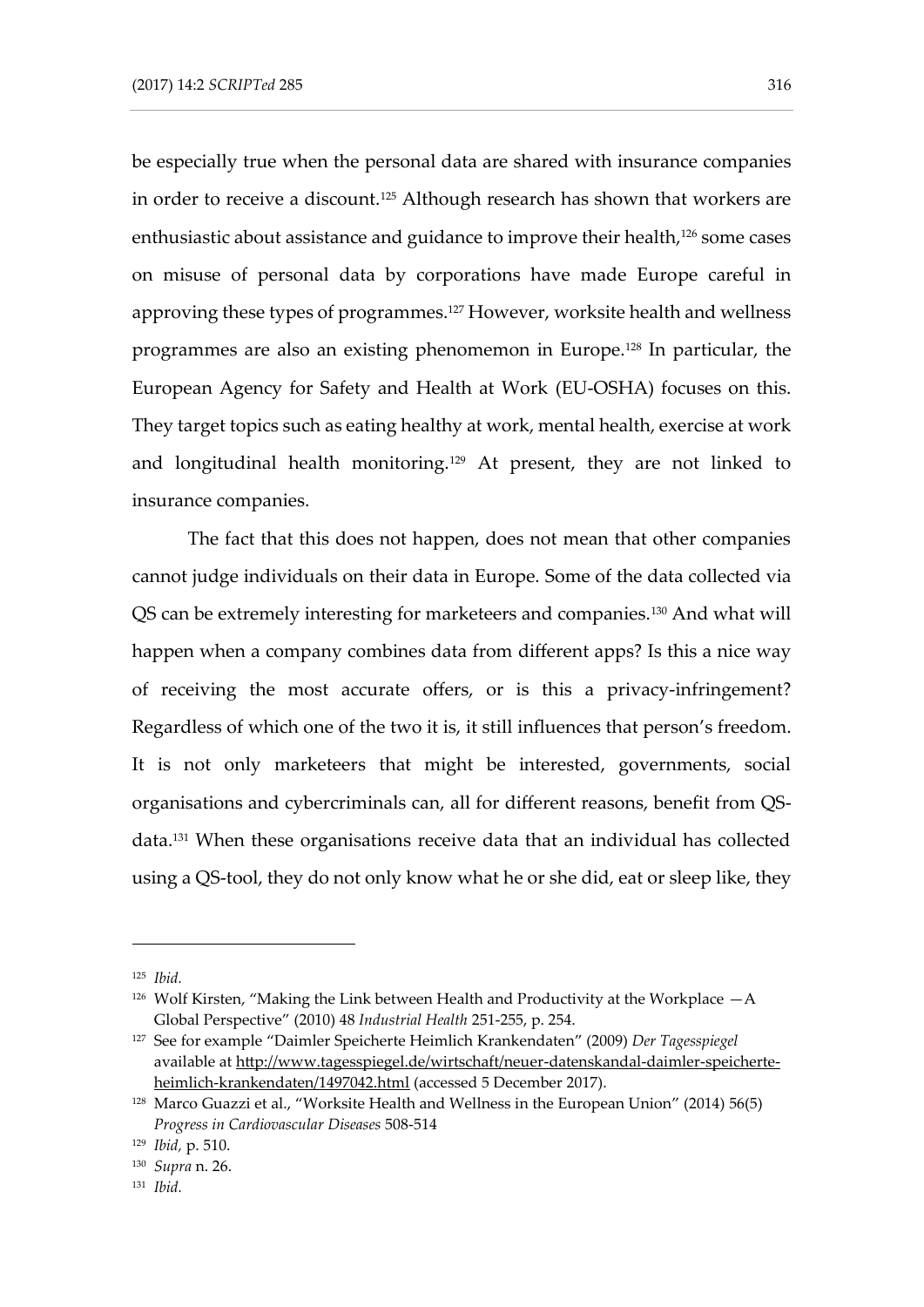also might know what his or her goals are, how well he or she is doing, what his or her weakness is and so on. This gives them a very powerful set of knowledge about individuals, and knowledge is power. When they use this against the individual, it can truly limit his or her freedom to choose. This is accurately described by Schwartz: "Decisional and information privacy are not unrelated; the use, transfer, or processing of personal data by public and private sector organizations will *affect the choices that we make*."<sup>132</sup>

Finally, not only companies but also governments might be very interested in data. This does not mean that governments can use the QS, but they may access QS technologies for their own purposes or access data collected with QS. Although this is probably unimaginable in Europe, in China, the Communist Party is working on a so-called 'social-credit system'.<sup>133</sup> The aim of this plan is to influence the behaviour of the Chinese. Behaviour is tracked and then a punishment or reward can follow. Awards are, for example, money, a higher pension, better health insurance or priority for public housing.<sup>134</sup> Data that are collected come, for example, from monitoring through cameras, online data collecting and databases.

All of these examples show that there are many parties that have an interest in personal data, especially the more sensitive or private data that is targeted specifically by QS-tools. These data that are collected by individual users are analysed. This allows interested parties to find specific patterns or correlations between different datasets, or to deduce new information from the

<sup>132</sup> Paul Schwartz, "Property, Privacy, and Personal Data" (2004) 117(7) *Harvard Law Review*  2055-2128, p. 2058.

<sup>133</sup> The Economist, "China invents the digital totalitarian state" (2016) *The Economist* available at [https://www.economist.com/news/briefing/21711902-worrying-implications-its-social-credit](https://www.economist.com/news/briefing/21711902-worrying-implications-its-social-credit-project-china-invents-digital-totalitarian)[project-china-invents-digital-totalitarian](https://www.economist.com/news/briefing/21711902-worrying-implications-its-social-credit-project-china-invents-digital-totalitarian) (accessed 5 December 2017).

<sup>134</sup> *Ibid.*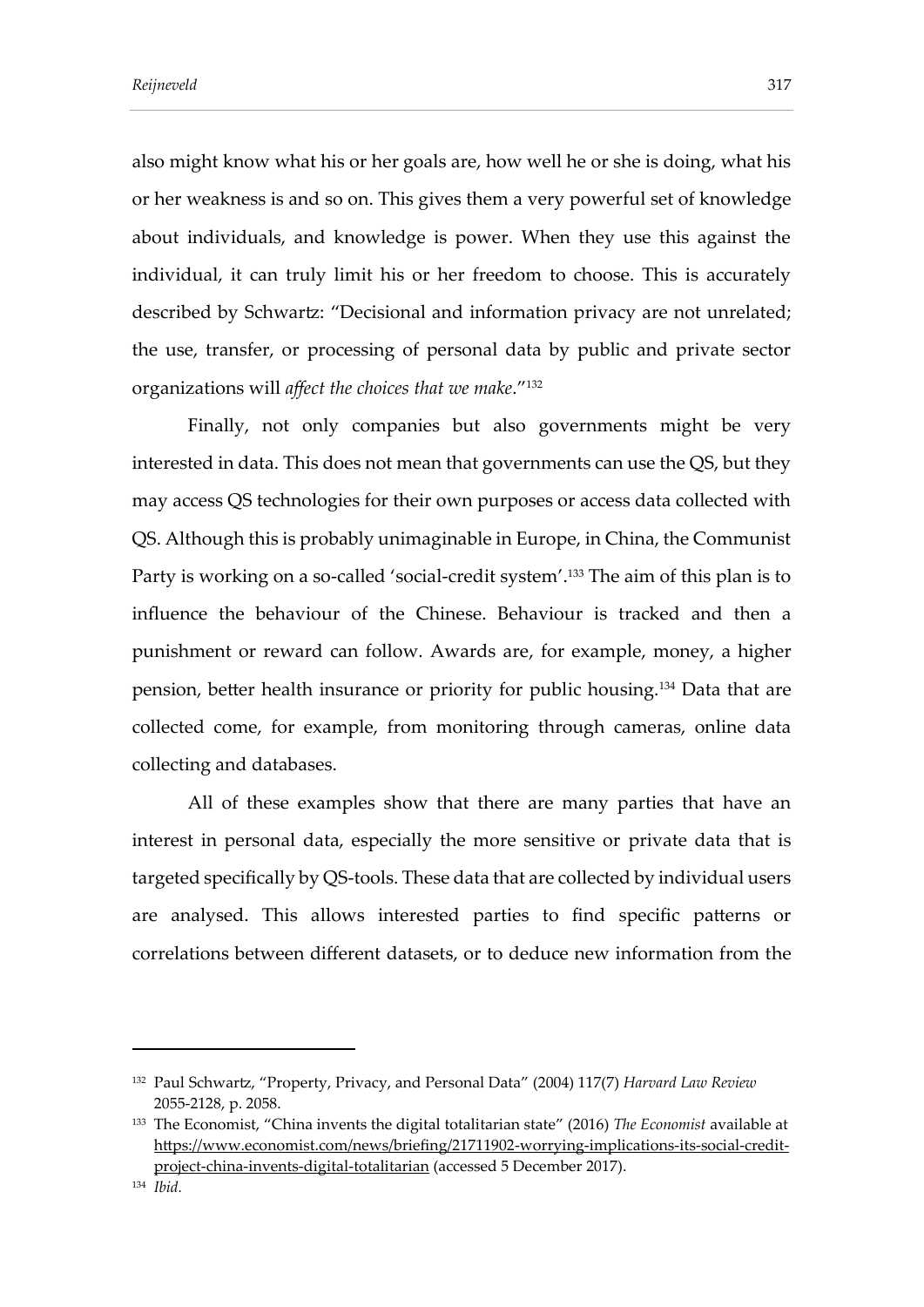data.<sup>135</sup> On the basis of the data collected, parties can try to predict and judge behaviour. This can limit one's freedom in several ways. First of all, people can judge someone on the basis of what he or she does or does not do. Although this happens all the time in our society, and normally is not seen as problematic, this might be different when the information about an individual's actions is as detailed as it can be with QS. Secondly, persons may be excluded from certain offers, because they do not fit into a profile. And if a company or government knows a person's weak spots, based on data about food and mood, is it still ethical to target him or her in his or her weakest moments? This implies that you cannot even choose anymore, since someone else already did for you.

Moreover, it can be the case that persons get certain (dis)advantages on the basis of their data. Think about a discount for health insurance when living healthy, or a higher price when a change in diet proves unsuccessful. Imagine your health insurance provider sending you the following messages: "You have exceeded your fats quota this week; you don't adhere to your dietary goals: your insurance premium will rise". <sup>136</sup> It can definitely harm an individual's freedom when a health insurance premium can be increased if companies infer health problems from the user's fitness data and share this information with insurance providers, or when they can access the fitness data.<sup>137</sup> What insurers see as a great advantage of QS is that they can receive more data, in real time.<sup>138</sup> This decreases

<sup>135</sup> Primavera De Filippi, "Big Data, Big Responsibilities" (2014) 3(1) *Internet Policy Review* 1-12.

<sup>136</sup> Morgane Remy, "Personal Data: What if Tomorrow Your Insurance Company Controlled Your Lifestyle?" [2016] *Multinationals Observatory.*

<sup>137</sup> Sourya De and Daniel Le Métayer, "PRIAM: A Privacy Risk Analysis Methodology (Research Report)" [2016] RR-8876, Inria – Research Centre Grenoble, Rhône-Alpes (hal-01302541). For an example, see Tara Siegel Bernard, "Given Out Private Data for Discount in Insurance" [2015] *The New York Times* available at [https://www.nytimes.com/2015/04/08/your-money/giving-out-private-data-for-discount-in](https://www.nytimes.com/2015/04/08/your-money/giving-out-private-data-for-discount-in-insurance.html)[insurance.html](https://www.nytimes.com/2015/04/08/your-money/giving-out-private-data-for-discount-in-insurance.html) (accessed 5 December 2017)

<sup>138</sup> *Supra* n. 136.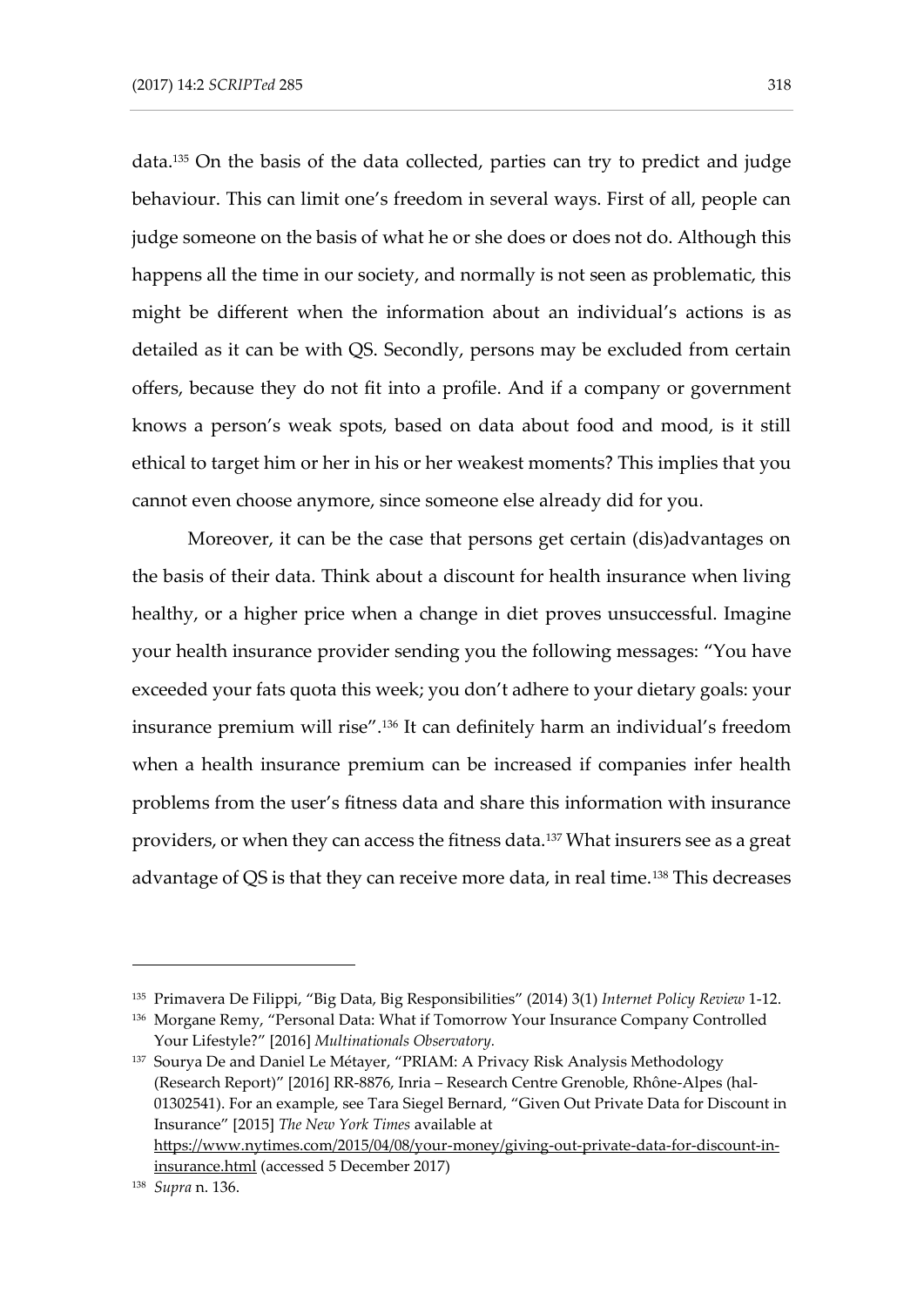their uncertainty and increases the control over individual insurance policies. This is happening in Europe as well, although not yet for health insurance policies. But the European legal context can be seen as quite strict in the sense that it does offer protection for the data that insurance companies would want to collect. The GDPR has strict rules on personal data related to health, as explained above. However, this does not make it impossible for insurance companies to offer these kinds of benefits.

Even targeted advertising can affect the choices that we make. Therefore, when a company sends targeted advertisements, our free choice is affected by the fact that a company has assessed us on the basis of our data.

These risks described above are not hypothetical at all. Different authors have warned about the privacy challenges of self-trackers.<sup>139</sup> This implies there exist risks to users' privacy.<sup>140</sup> Many different people and businesses will be interested in the data. Creators of an app might therefore earn vast sums of money by selling personal data to interested parties.<sup>141</sup> People should be aware of the idea that many parties do have an interest in their data. And especially when an app is available for free, companies will earn money by selling personal

<sup>139</sup> See for example: Rajindra Adhikari, Karen Scott, and Deborah Richards, "Security and Privacy Issues Related to the Use of Mobile Health Apps", (2014) paper presented at the 25th Australasian Conference on Information Systems mHealth App Privacy and Security Issues 8th-10th Dec 2014, Auckland, New Zealand, available at http://www.colleaga.org/sites/default/files/attachments/acis20140\_submission\_12.pdf*25th* (accessed 5 December 2017)*;* Hamed Haddadi, Akram Alomainy and Ian Brown, "Quantified Self and the Privacy Challenge in Wearables" [2014] *The IT Law Community;*  Deborah Lupton, "Quantified Sex: a Critical Analysis of Sexual and Reproductive Self-Tracking Using Apps" (2015) 17(4) *Culture, Health & Sexuality* 440-453.

<sup>140</sup> Bari Faudree and Mark Ford, "Security and Privacy in Mobile Health" [2013] *CIO Journal*  available at http://deloitte.wsj.com/cio/2013/08/06/security-and-privacy-in-mobile-health/.

<sup>141</sup> *Supra* n. 132, p. 2055: "Personal information is an important currency in the new millennium".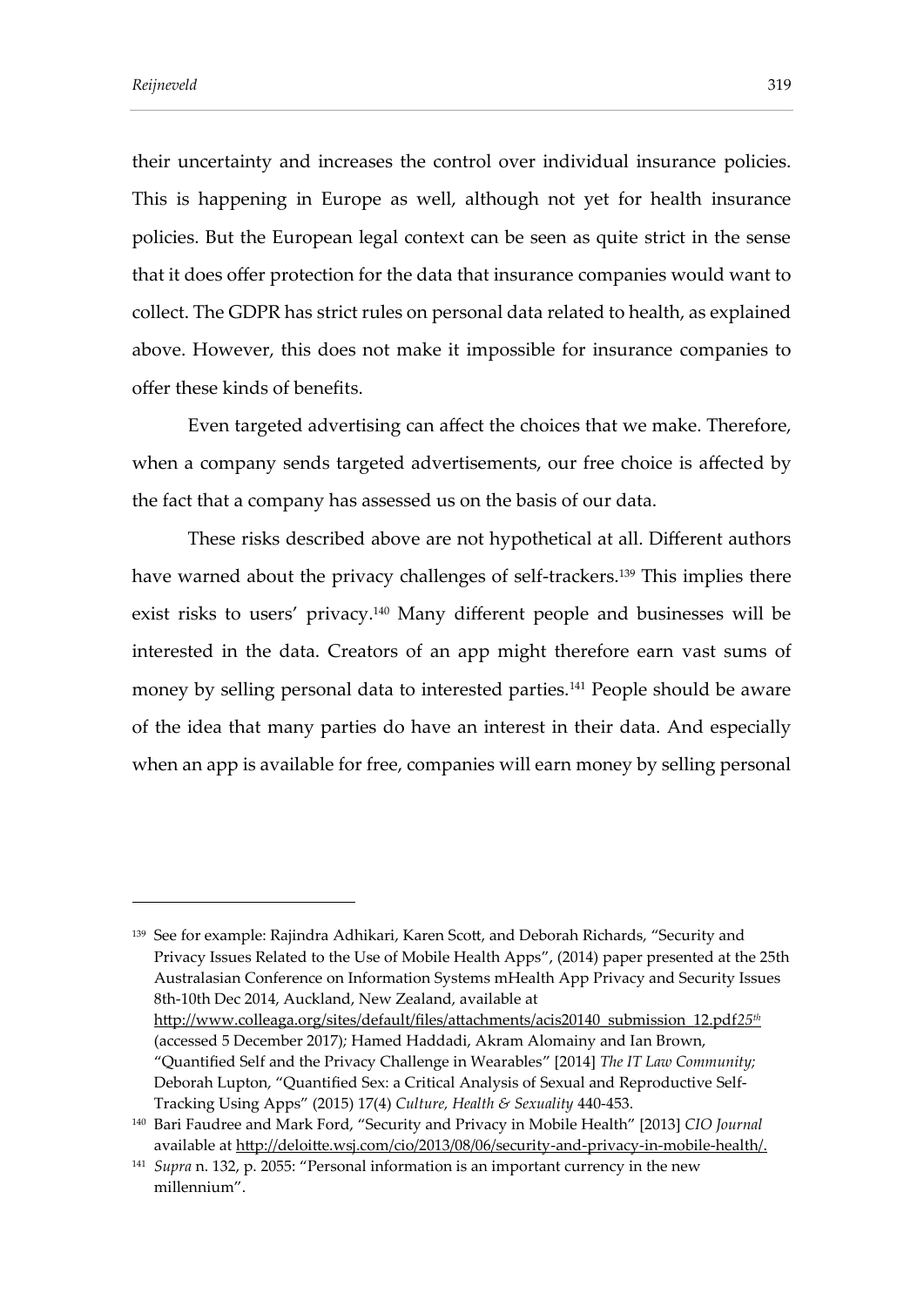data.<sup>142</sup> This touches upon the earlier discussion on dignity; QS might result in reducing a person into a collection of data for only commercial purposes.

#### *5.4.2 External Restriction of Freedom and the GDPR*

Many of the problems related to the limitations of external freedom are already mentioned in the literature. All of the problems mentioned here are related to QS. However, these have not all been linked to QS already before.

The first problem is that data in QS-tools are protected very poorly. This makes it highly possible that others can look at your data. A reason for this is that QS-apps work with low-cost data collection and communication systems. Security measures should therefore also be minimal and cheap.<sup>143</sup> This makes users sensitive to abuse, because third parties with no rights to the data can easily access the data or process the data for their own purposes. Although this is not a problem uniquely for QS, it does make users vulnerable to infringements of their external freedom, especially within QS because there are so many sensitive and personal data collected. Under the EDPD there is an obligation for Member States to provide appropriate safeguards.<sup>144</sup> However, McCarthy showed in 2013 that consumer data in eHealth apps (any mobile health application) is usually protected very poorly. In his study of 43 health and fitness apps, only 74% of the free apps had a privacy policy, only 25% of the free apps informed consumers about this privacy policy, and *none* of the free apps encrypted the data that

<sup>&</sup>lt;sup>142</sup> "If you are not paying for it, you're not the customer; you're the product being sold" – by Andrew Lewis available at<https://twitter.com/andlewis/status/24380177712> (accessed 5 December 2017).

<sup>143</sup> Tracey Caldwell, "The Quantified Self: a Threat to Enterprise Security?" (2014) 11 *Computer Fraud & Security* 16-20, p. 17.

<sup>144</sup> EDPD, art. 6(1)(b).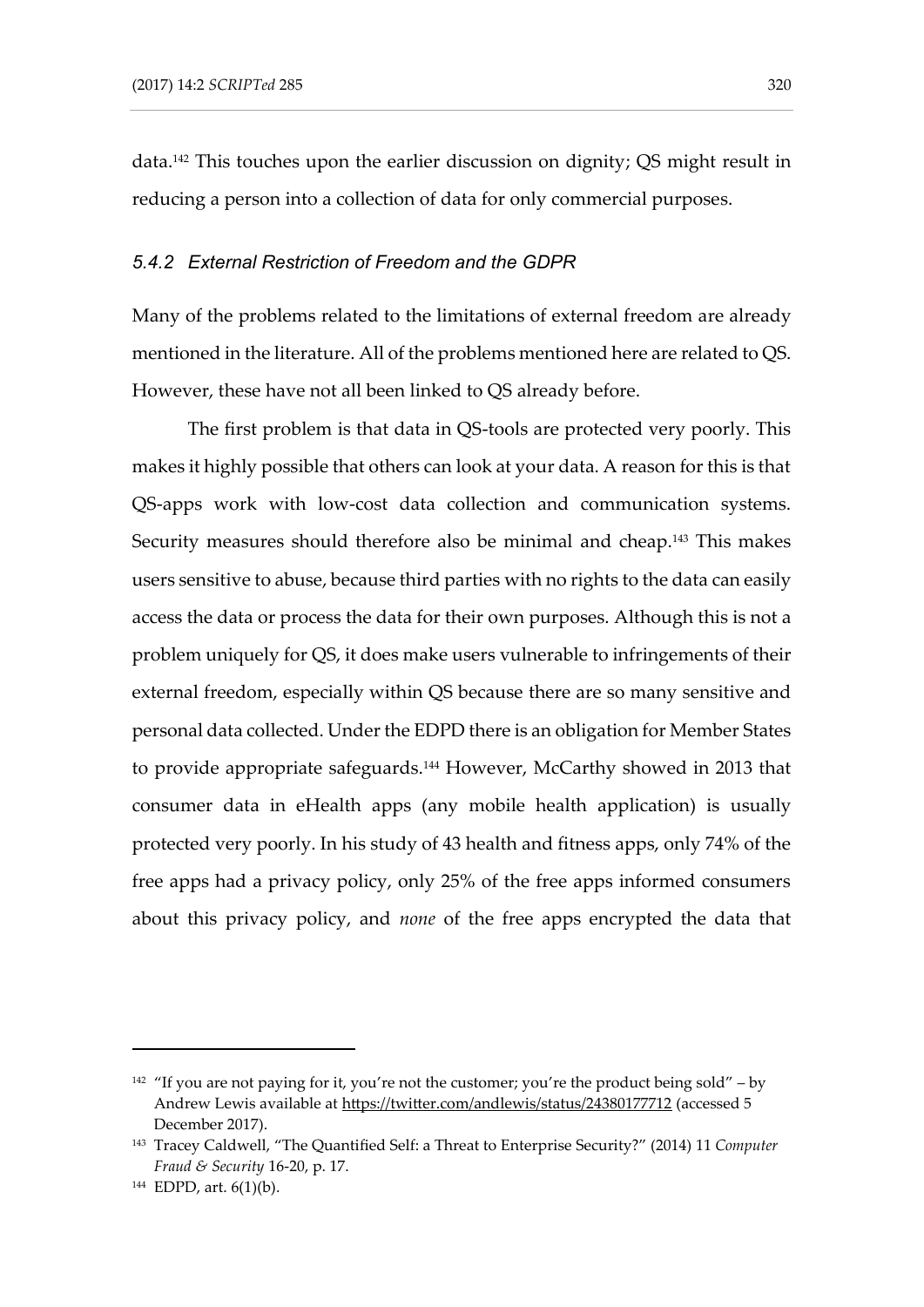consumers filled in.<sup>145</sup> It is questionable whether the GDPR will change this problem. The current EDPD obliges controllers to implement "appropriate technical and organizational measures to protect personal data against accidental or unlawful destruction or accidental loss, alteration, unauthorized disclosure or access […] and against all other unlawful forms of processing".<sup>146</sup> This does not only apply to the controller or the processor but also to "any person acting under [their] authority".<sup>147</sup> Furthermore, controllers must ensure "a level of security appropriate to the risks represented by the processing and the nature of the data to be protected", with regard to "the state of the art and the cost of their implementation".<sup>148</sup> This can be seen as a risk-based approach to data security.<sup>149</sup> The GDPR contains some changes that are related to security. For example, article 25 of the GDPR adds new elements to the existing article 17(1) of the EDPD. These are "the nature, scope, context and purposes of processing as well as the risks of varying likelihood and severity for rights and freedoms of natural persons posed by the processing".<sup>150</sup> General security requirements have remained largely unchanged. Together with article 32 of the GDPR, the requirement is that companies should achieve a level of security of data protection and privacy to EU citizens that is "appropriate to the risk".<sup>151</sup> However, the question is whether these rules actually result in secure data. This is partly because it is not clear yet what appropriate means in this context.

<sup>145</sup> Michael McCarthy, "Experts Warn on Data Security in Health and Fitness Apps" (2013) *BMJ* 347.

<sup>146</sup> EDPD, art. 17(1).

<sup>147</sup> *Ibid*., art. 16.

<sup>148</sup> *Ibid*., art. 17(1).

<sup>&</sup>lt;sup>149</sup> Kuan Hon, "Data Security Developments under the General Data Protection Regulation" (2015) *LexisNexis, World of IP and IT law.*

<sup>150</sup> GDPR, art. 25.

<sup>151</sup> *Ibid*., art. 32.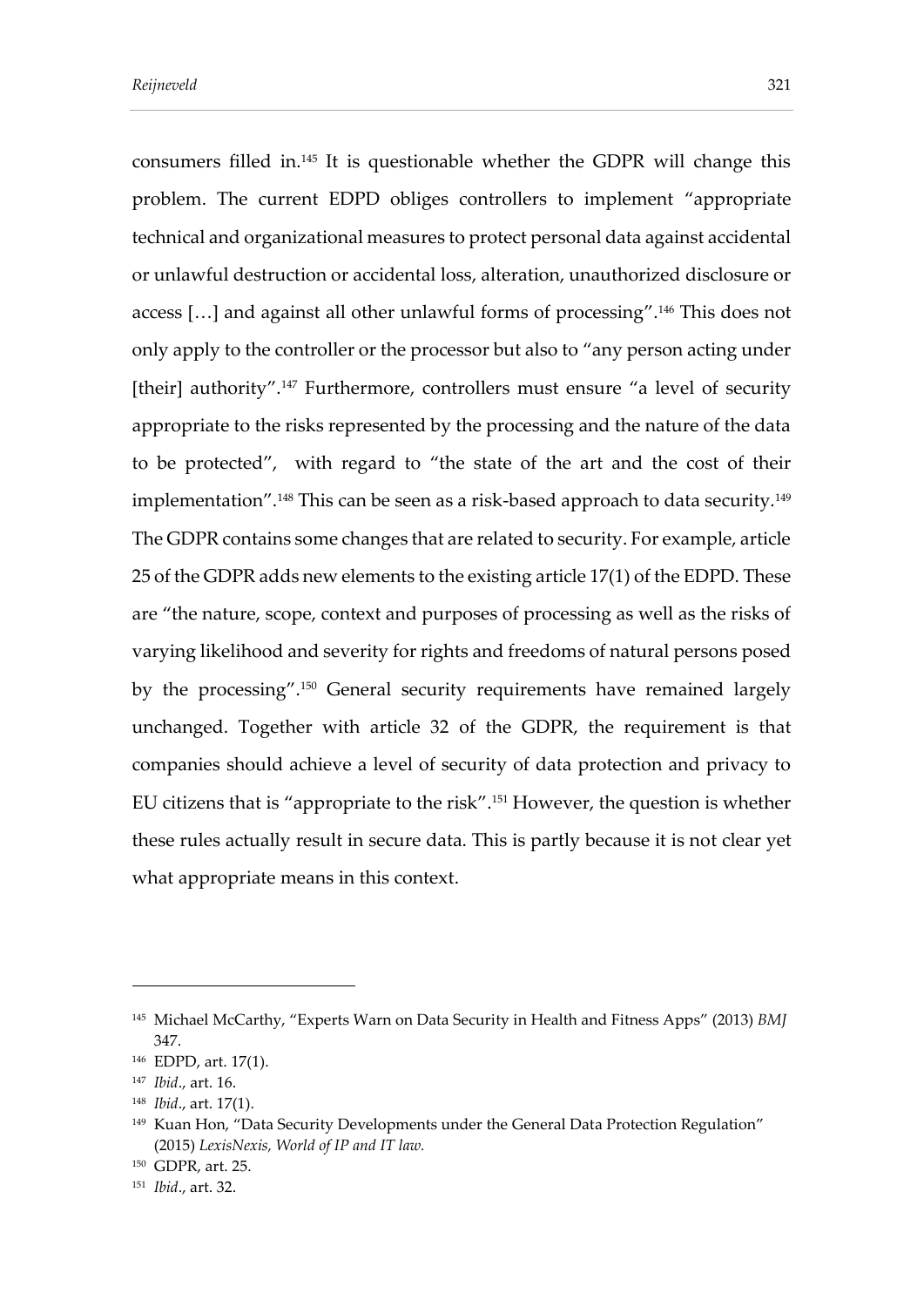Also with companies and third parties that have (lawful) access to the data gathered via QS, there can be situations in which data is processed in a way users did not directly consent to. A revealing example is a situation that occurred in 2012, when the *New York Times* showed that a retail chain had used data mining and processing techniques to predict which female customers were pregnant, even when they had not yet announced publicly that they were pregnant (in fact, some of them were not even yet aware of it).<sup>152</sup> This happened on the basis of information that was linked to the Guest ID of customers, a unique code assigned to every individual shopper. This was linked to information such as credit cards, the use of coupons, surveys that were filled out, website visits via e-mails, demographic information (age, which part of town you live, estimated salary). Furthermore, the supermarket could *buy* data about ethnicity, job history, whether or not a person went to college, political leanings, magazines you read, and many more.<sup>153</sup> When this is combined with research about how habits work, supermarkets can learn to control habits.<sup>154</sup> Based on certain data (which ones exactly is unclear), the supermarket was able to create a list with thousands of women who were most likely to be pregnant.<sup>155</sup> Their aim was to "entice those women or their husbands to visit Target and buy baby-related products".<sup>156</sup> In Europe, the GDPR helps to protect individuals against this type of targeting, since data can only be gathered for a specific purpose, unless there is consent of

<sup>152</sup> Charles Duhigg, "Psst, You in Aisle 5" [2012] *New York Times*, § 6 (Magazine) available at <http://www.nytimes.com/2012/03/04/magazine/reply-all-consumer-behavior.html> (accessed 5 December 2017) p. 30.

<sup>153</sup> Charles Duhigg, "How Companies Learn Your Secrets" [2012] *New York Times* available at <http://www.nytimes.com/2012/02/19/magazine/shopping-habits.html> (accessed 5 December 2017).

<sup>154</sup> Kate Crawford and Jason Schultz, "Big Data and Due Process: Toward a Framework to Redress Predictive Privacy Harms" (2014) 55(1) *Boston College Law Review* 93-128, p. 98.

<sup>155</sup> *Supra* n. 153.

<sup>156</sup> *Ibid.*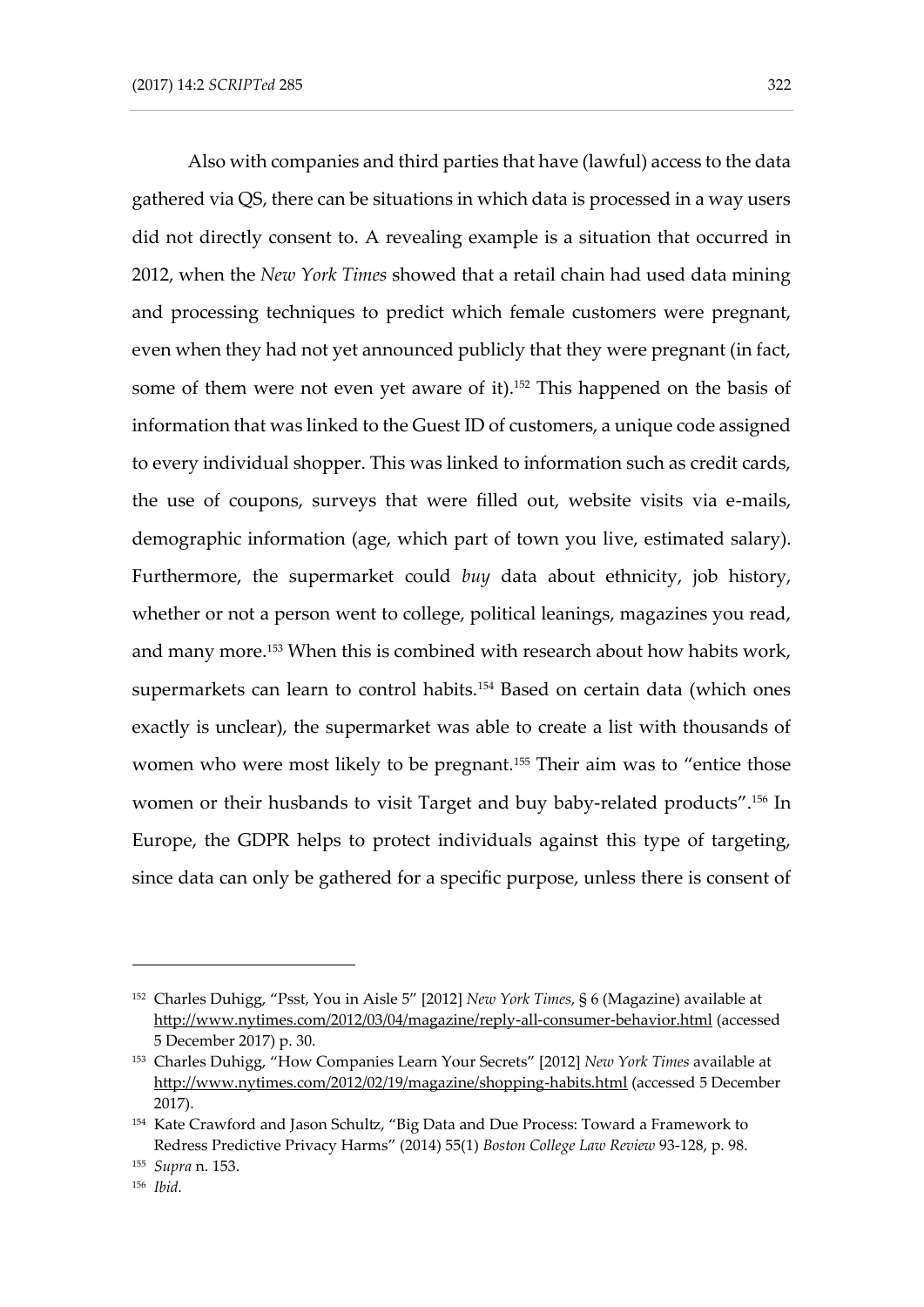the individual.<sup>157</sup> However, when the purpose is 'to serve the needs of customers', there does not appear to be any problem with the GDPR, when the goal is specific enough. In this way, the GDPR does not always protect external freedom.

A third problem is that many QS-apps collect information about health. Although data directly related to health are protected under a stricter regime, data about behaviour in general, such as showing interest in certain information, or abilities to run etc, can also reveal a lot of information about one's health.<sup>158</sup> This means that, although the GDPR does aim to protect data concerning health, it may not be enough.<sup>159</sup> The external freedom of individuals can be affected, and the GDPR will not always offer enough protection.<sup>160</sup>

Fourthly, there is the risk that companies, based on an existing set of data, try to predict an individual's future behaviour. This can happen via a predictive model that predicts the possible future data, and thus reacts on not-yet-existing data. This is an external limitation of freedom in its most extreme form. Crawford and Schultz state, "these privacy problems go beyond just increasing the amount and scope of potentially private information. Based on existing publicly available information, Big Data's processes can generate a predictive model of what has a high probability of being [personally identifiable information], essentially imagining an individual's data". 161

<sup>157</sup> GDPR, art. 6(4).

<sup>158</sup> Nicolas Terry, "Protecting Patient Privacy in the Age of Big Data", (2012) 81(2) *UMKC Law Review* 385-415, p. 394.

<sup>159</sup> *Ibid.* 

<sup>160</sup> See for example: Ari Juels, "Targeted Advertising … and Privacy Too" in David Naccache (ed) *Topics in Cryptology – CT-RSA 2001, Lecture Notes in Computer Sciences* (Berlin: Springer, 2001); Catherine Tucker, "Social Networks, Personalized Advertising, and Privacy Controls" (2014) 51(5) *Journal of Marketing Research* 546 – 562; Hamed Haddadi et al.,"Targeted Advertising on the Handset: Privacy and Security Challenges" in Jörg Müller, Florian Alt and Daniel Michelis (eds) *Pervasive Advertising* (London: Springer-Verlag, 2001) 119-137.

<sup>161</sup> *Supra* n. 154, p. 98.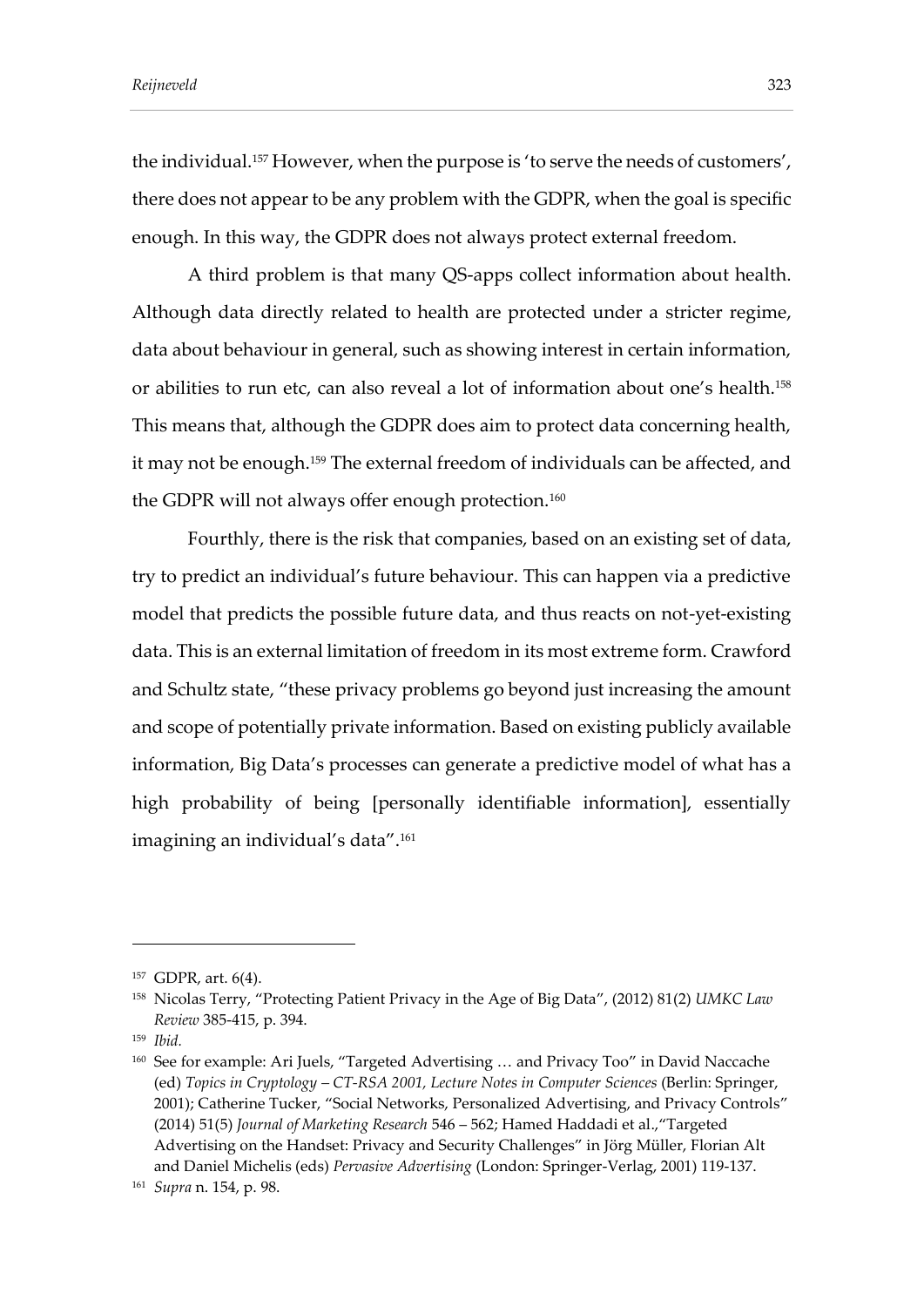Other problems related to external freedom are not solely applicable to QS. These problems are not fundamentally different when looking at QS, but apply to all data and privacy challenges. First of all, it is questionable whether it is even possible to give consent for the processing of your data, when it is not clear for what purpose this consent is given exactly, as the GDPR asks. 162 Secondly, it is difficult to assess the exact scope of the consent asked for in the GDPR. <sup>163</sup> Thirdly, the protection of personal data in apps (including QS) can be problematic.<sup>164</sup> Here again, the GDPR only asks for 'appropriate measures', without specifying. This might also make it possible to affect external freedom, without the GDPR protecting the individual sufficiently. Moreover, there is a risk that companies combine sets of QS. This is a realistic problem, especially when it is about free QS-tools, since controllers might sell user data to other companies to earn money.<sup>165</sup> Whether or not this is protected by the GDPR depends upon the consent that has been given by the user.

Although processors are obliged to anonymise the data they sell (e.g. through pseudonymisation, encryption or key-coding),<sup>166</sup> this does not make it impossible to identify specific individuals.<sup>167</sup> Thus, anonymisation does not

<sup>&</sup>lt;sup>162</sup> See for an article going in depth on the topic of consent: Daniel Solove, "Privacy Self-Management and the Consent Dilemma" (2013) 126 *Harvard Law Review* 1880-1903.

<sup>163</sup> Eve Caudill, Patrick Murphy, "Consumer Online Privacy: Legal and Ethical Issues" (2000) 19(1) *Journal of Public Policy & Marketing* 7-19.

<sup>164</sup> Simson Garfinkel and Gene Spafford, *Web Security, Privacy, and Commerce* (Sebastopol: O'Reilly Media, 2002).

<sup>165</sup> Cesare Bartolini et al., "Assessing IT Security Standards Against the Upcoming GDPR for Cloud Systems" [2015] Presentation at Grande Region Security and Reliability Day 2015.

<sup>&</sup>lt;sup>166</sup> Omer Tene and Jules Polonetsky, "Privacy in the Age of Big Data. A Time for Big Decisions" [2012] *Standford Law Review,* available at [https://www.stanfordlawreview.org/online/privacy](https://www.stanfordlawreview.org/online/privacy-paradox-privacy-and-big-data/)[paradox-privacy-and-big-data/](https://www.stanfordlawreview.org/online/privacy-paradox-privacy-and-big-data/) (accessed 5 December 2017).

<sup>167</sup> Paul Ohm, "Broken Promises of Privacy: Responding to the Surprising Failure of Anonymization" (2010) 57 *UCLA Law Review,* 1701 - 1765; Arvind Narayanan and Vitaly Shmatikov "Robust De-anonymization of Large Sparse Datasets" [2008] *Proceedings of IEEE Symposium on Security & Privacy* 111-125.